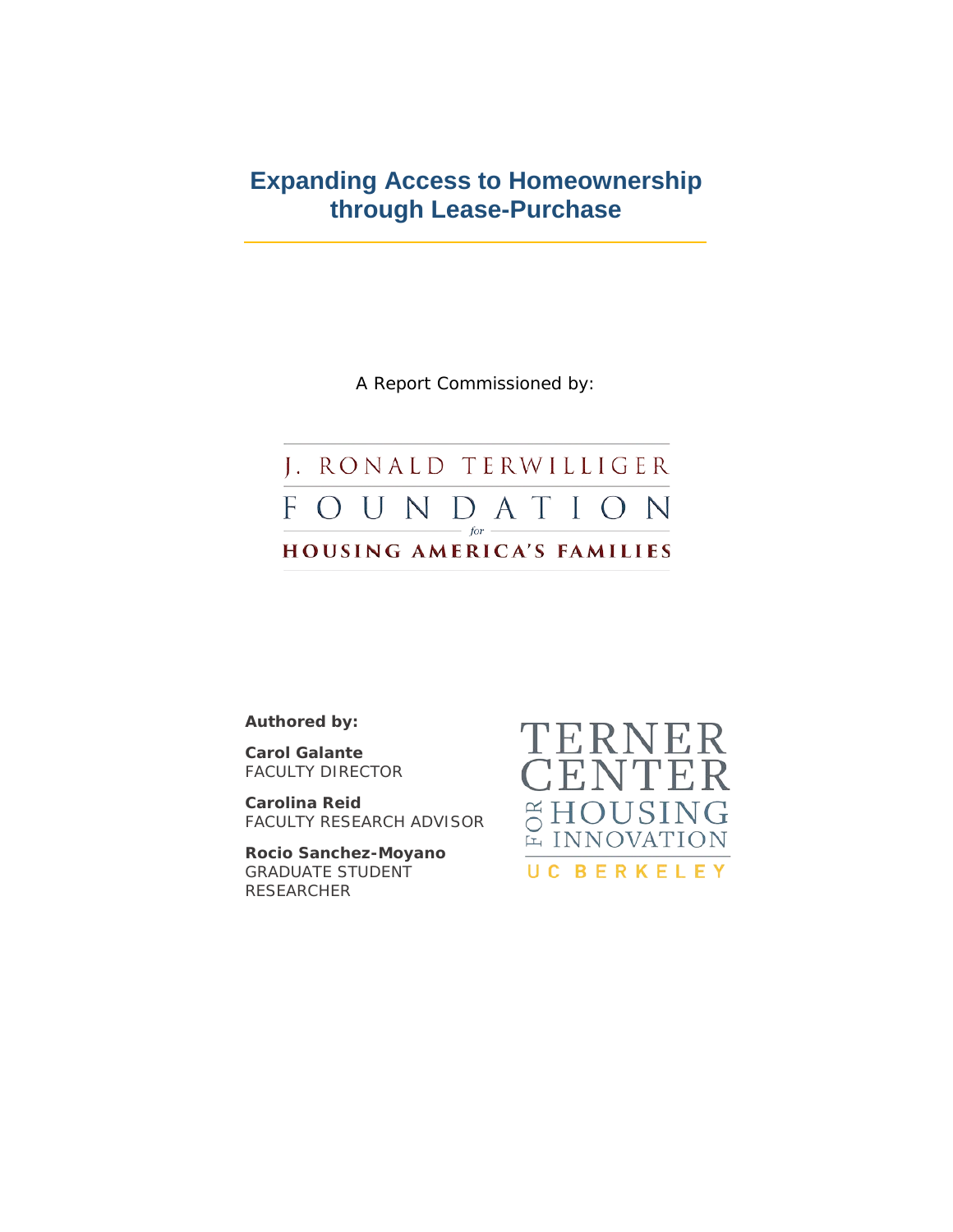# **Table of Contents**

| Locked Out of Homeownership: the Need for Lease-Purchase |    |
|----------------------------------------------------------|----|
|                                                          |    |
|                                                          | 13 |
|                                                          | 17 |
|                                                          | 19 |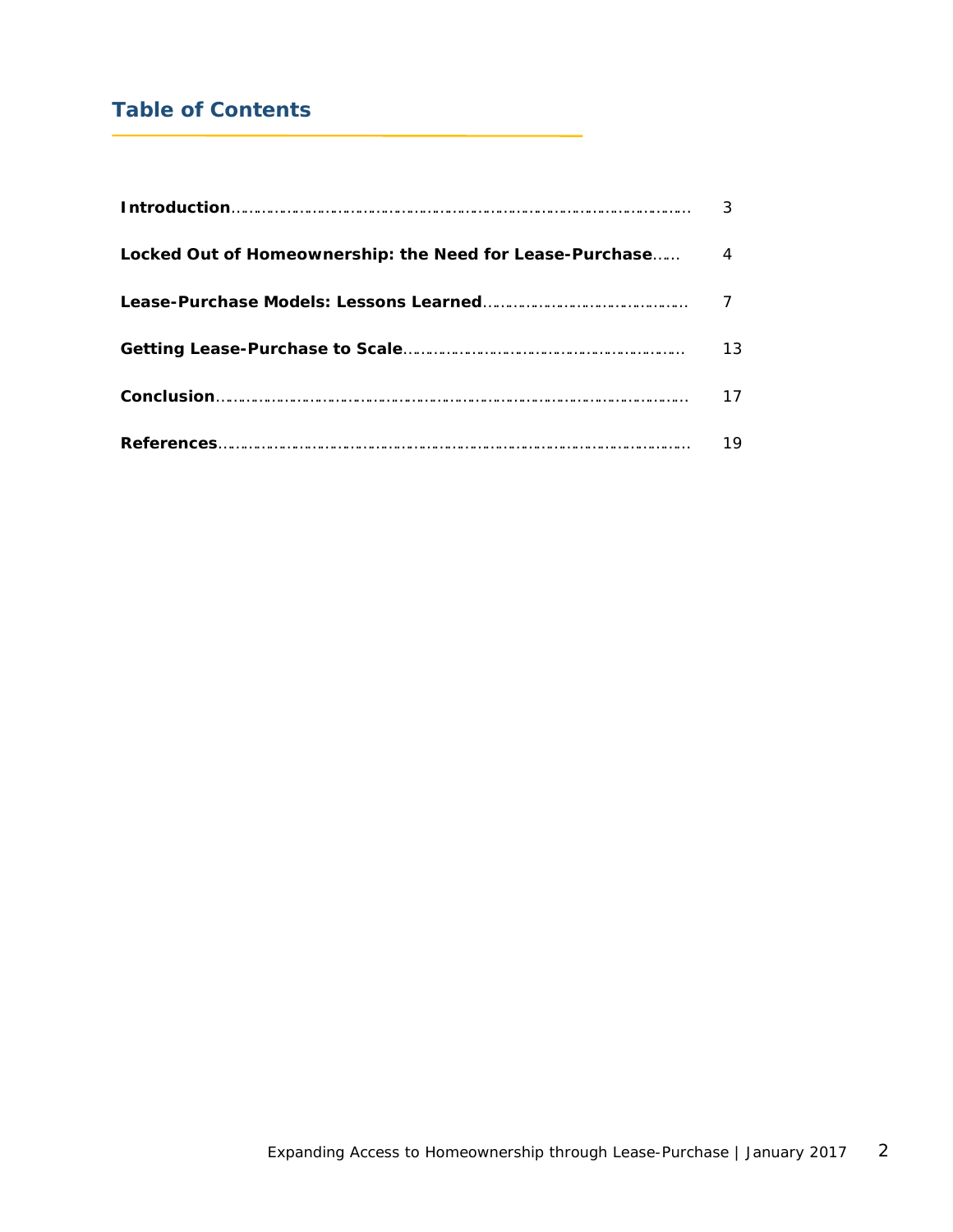## **Introduction**

The federal government has long promoted homeownership through preferential tax treatment, credit enhancements offered through the Federal Housing Administration (FHA) and the government-sponsored enterprises (GSEs), regulations and enforcement of fair lending laws, and the power of the bully pulpit.<sup>[1](#page-18-0)</sup> However, the foreclosure crisis and subsequent recession have made it increasingly difficult for households to buy a home. In 2016, the U.S. homeownership rate dropped below 63 percent, its lowest level since 1965. Access to credit has become increasingly limited, especially for first-time homebuyers. Combined with the impact of rents and housing prices rising faster than incomes, an inadequate inventory of affordable homes, high levels of student loan debt, and demographic shifts, young families are increasingly locked out of the homeownership market.

While no one wants to return to the overly loose lending practices prevalent during the subprime boom, limiting access to homeownership will only serve to weaken the U.S. economy and widen the wealth gap. Alternative models are especially needed to ensure that lower-income households have access to sustainable homeownership. One such model, the lease-purchase mortgage, allows a household to rent a home for a period of time before taking on the mortgage and ownership of the property. This rental period allows households to build a positive credit history and increase their savings before taking on the responsibility of a mortgage, while at the same time "locking in" lower interest rates and house prices. Lease-purchase programs can also contribute to neighborhood stabilization, bringing the stability and investment associated with homeownership to communities still suffering the lingering impacts of the foreclosure crisis.

Particularly in the wake of the financial crisis, the benefits of this type of alternative model have led to a resurgence of interest in lease-purchase, and both public and private sector actors have been exploring the viability of lease-purchase products to responsibly and sustainably help families enter homeownership. To date, however, these efforts have been relatively limited in scale: the investment capital needed to purchase the properties is expensive, jeopardizing the goal of keeping them affordable for first-time homebuyers in the lease-purchase arrangement. There are also regulatory and consumer protection concerns. Lease-purchase agreements, and their cousins, land contracts, $2$  can be predatory in nature, with terms that make it difficult for a borrower to successfully transition to homeownership.<sup>[3](#page-18-2)</sup>

In this brief, we propose that the federal government support the expansion of lease-purchase models for homeownership with the Lease Equitably and Purchase (LEAP) mortgage, a pilot program run through the Federal Housing Administration. The LEAP mortgage would be an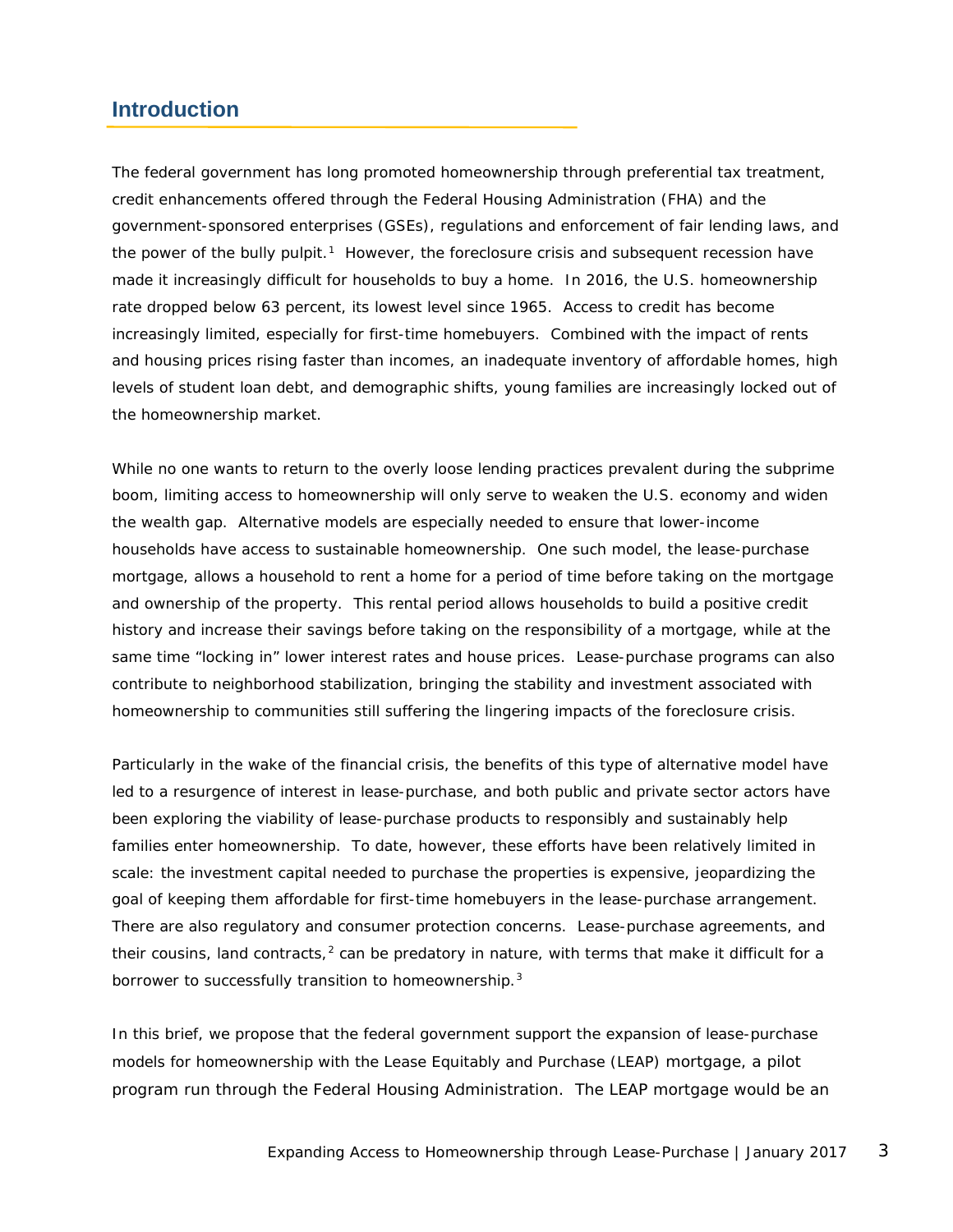assumable, fixed rate, high loan-to-value mortgage product that would be available to nonprofits and other entities as part of a lease-purchase program. The federal guarantee would reduce the costs of capital for organizations interested in expanding their leasepurchase programs, and FHA stewardship would provide an important layer of regulatory oversight and consumer protection. FHA already has some of the infrastructure in place to run such a pilot program: FHA mortgages are assumable—meaning that the mortgage can be transferred from an owner to the new purchaser—and nonprofits and government entities have already used FHA loans to facilitate lease-purchase programs (although only at a small scale). Although FHA's authorizing statute<sup>[4](#page-19-0)</sup> constrains the ability of private investors to use FHA mortgages for rental properties, a well-designed lease-purchase program that limits the ability of a private entity to hold a rental property over the longterm and that is structured to ensure the transition to eligible homeowners could meet FHA's existing statutory requirements.

While a lease-purchase product would require careful program design, implementation, and monitoring to protect both FHA and the homebuyer, we believe such a product would be a major contribution to creating a path to homeownership for many families currently locked out of the market. In this brief, we begin by laying out the reasons why lease-purchase is needed, and describe the experiences and results of existing nonprofit and private sector lease-purchase programs. Based on the lessons learned from these programs, we synthesize and articulate the major barriers to bringing lease-purchase models to scale and present the LEAP mortgage as a potential way of addressing those barriers. We explore key features we believe should be part of a LEAP mortgage product to ensure that it benefits consumers and does not pose an undue risk to investors or FHA, providing the beginnings of a roadmap for implementation of a pilot.

### **Locked Out of Homeownership: the Need for Lease-Purchase**

It is hard to overstate the impact of the recent financial crisis on the housing market and the accessibility of homeownership. In 2016, the U.S. homeownership rate dropped below 63 percent, recording its lowest level since  $1965<sup>5</sup>$ . The decline has been particularly sharp among younger and minority households (Figure 1). Researchers at the University of Pennsylvania estimate that the national homeownership rate could fall even further in the coming decades—down to as low as 50 percent—if demographic trends, credit conditions, and housing prices relative to incomes continue on their current trajectory.<sup>[6](#page-19-2)</sup> This would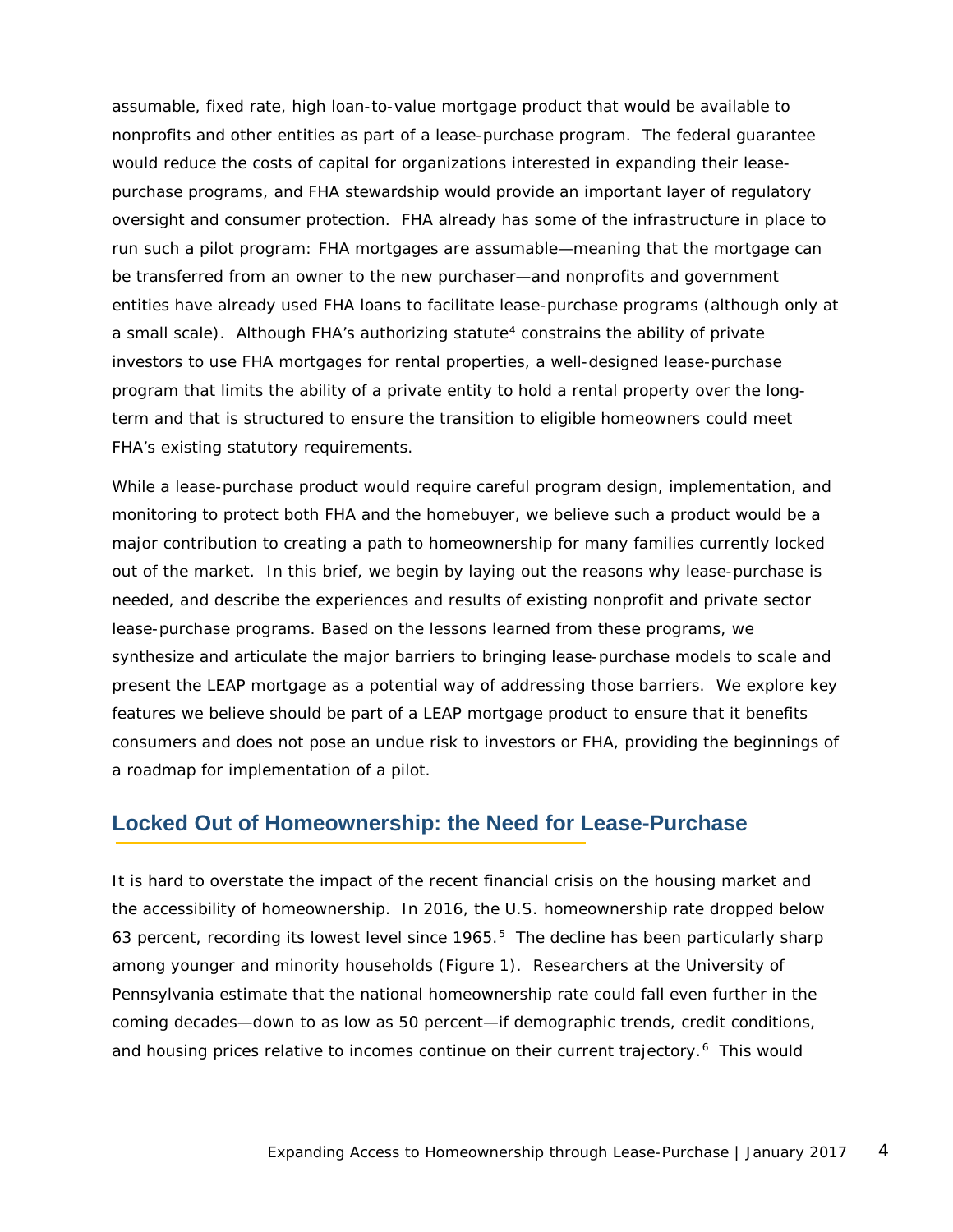represent a seismic shift from the post-World War II norm, and would have significant negative implications for both intergenerational wealth building and for the U.S. economy.<sup>[7](#page-20-0)</sup>



*Source: Drew, Rachel. "Effect of Changing Demographics on Young Adult Homeownership Rates." Working Paper. Cambridge, MA: Joint Center for Housing Studies of Harvard University, February 2015.*

While some households who are currently renting may still be "sitting on the sidelines" or may not be interested in buying a home, surveys suggest that the vast majority of renters would like to buy a home at some point: according to the National Association of Realtors, 83 percent of renters want to own someday, and 94 percent of renters younger than 35 hope to own in the future.<sup>8</sup>

Yet the barriers to homeownership access are growing. For most U.S. workers, growth in real wages has been flat for decades, and many families are still working to rebuild their employment and credit histories after layoffs, foreclosures, and bankruptcies resulting from the 2007 recession. Additionally, many households have limited savings: the median renter has only \$5,400 in assets.<sup>[9](#page-20-2)</sup> Younger households are also increasingly saddled with debt: 40 percent of those between the ages of 20-29 have some amount of student loans, [10](#page-20-3) and more than *two-thirds* of college students who graduated in 2014 owe an average of \$28,950 in student loan debt.<sup>[11](#page-20-4)</sup>

At the same time, accessing mortgage credit has become more difficult. Many banks have tightened their lending standards in response to losses from the foreclosure crisis, regulatory penalties, and new regulatory requirements. Between 2009 and 2015, lenders made 6.3 million fewer mortgages than they would have if lending standards had been the same as in 2001 (before the subprime boom began).<sup>12</sup> In 2016, the average FICO score needed for conventional purchase loans was above 750, and for FHA loans it was above 680.[13](#page-20-6) This puts an FHA or conventional mortgage out of reach for many young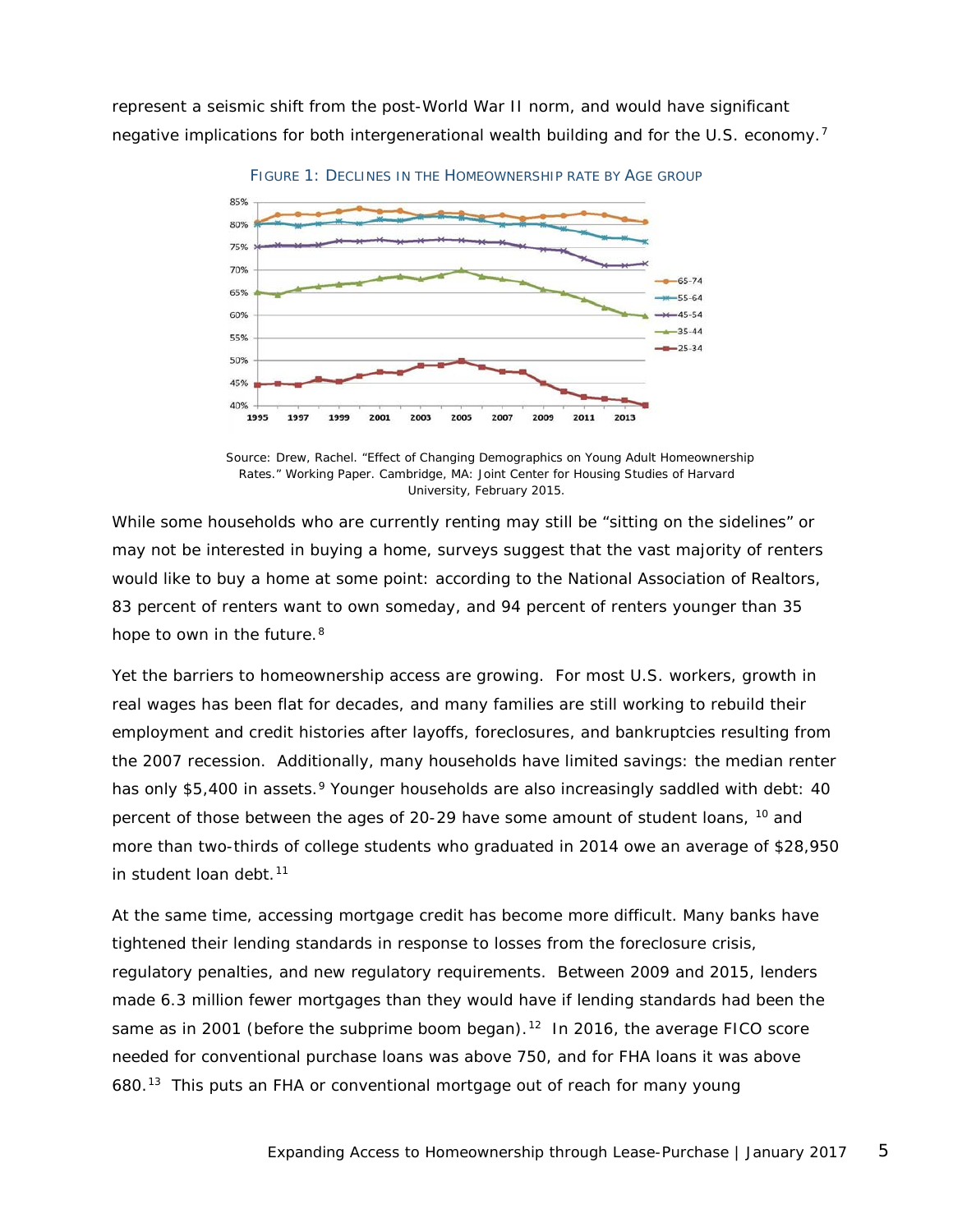households: Figure 2 presents data from the Urban Institute on the distribution of credit scores for renters between the ages of 26 and 45, those most likely to want to buy a home. Only 30 percent have credit scores above 680. Meanwhile, nearly 20 percent of young renters—over 8.5 million individuals—have credit scores between 620 and 680, suggesting that though it is currently just out of reach, they could successfully sustain homeownership with the right mortgage product and support.



FIGURE 2: CREDIT SCORE DISTRIBUTION FOR RENTERS, AGES 26-45

*Source: Li, Wei, and Laurie Goodman. "Comparing Credit Profiles of American Renters and Owners," The Urban Institute, March 2016.*

Barriers to homeownership are particularly high for Black and Hispanic households, who on average tend to have lower incomes,<sup>[14](#page-20-7)</sup> lower credit scores,<sup>[15](#page-20-8)</sup> and less wealth<sup>[16](#page-20-9)</sup> than White households. This has significant implications for the housing market, as minority households will constitute the largest share of household formation in coming years: by 2024, the U.S. will add between 13.9 and 15.9 million new households, two-thirds of them headed by minorities.<sup>17</sup>

These trends suggest that the need and potential for alternative homeownership models such as lease-purchase to help expand access to homeownership is only going to grow. While sizing the market for lease-purchase is difficult, one industry expert working with existing lease-purchase operators believes that the market need is between \$300 billion and \$1 trillion in mortgage debt. This aligns with other studies that have estimated the market size of renters who may be held back from homeownership by lower credit scores or other financial barriers. For example, evidence from single-family rental surveys suggest that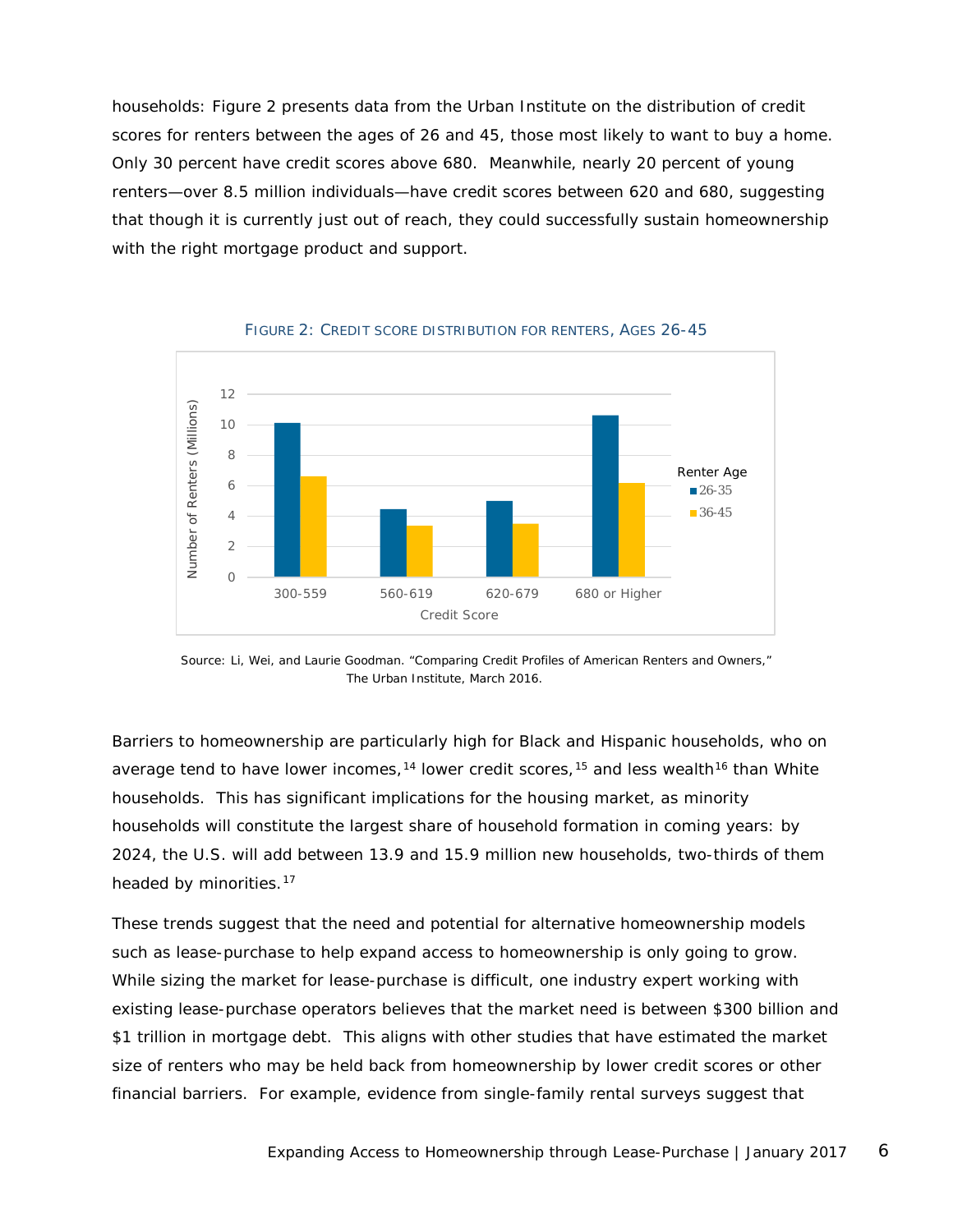somewhere between one and three million households are actively working towards buying

#### *Box 1: The Growth in Single Family Renters*

The single-family rental market has seen explosive growth over the past decade; between 2006 and 2014, 3.9 million single-family homes were added to the rental stock. Today, nearly 1 in 5 single-family homes (17 percent) are renter occupied.<sup>a</sup> Single-family rentals are typically larger and more suburban than multifamily rentals, and, as a result, attract renters who are more likely to be married, have kids, be middle-aged, and have higher incomes than multifamily renters.<sup>b</sup>

Single-family renters may prefer to own, but housing costs and their own financial conditions prevent them from buying a home. In a survey of single-family renters of a large, institutional investor, more than half reported wanting to own in the next few years. However, 35 percent responded that they do not believe that they can afford a home, and 15 percent think they cannot qualify for a mortgage. These beliefs are persistent even among higher income families. Among those earning between \$75,000 and \$100,000, more than 30 percent report not being able to afford a home, and 17 percent do not think they can qualify for a mortgage. Lease-purchase offers one potential route through which these families could access homeownership more quickly.

aJed Kolko, "Housing Highlights from the 2014 American Community Survey," *Terner Center: No Limits Blog*, [http://ternercenter.berkeley.edu/blog/housing-highlights-from](http://ternercenter.berkeley.edu/blog/housing-highlights-from-the-2014-american-community-survey)[the-2014-american-community-survey.](http://ternercenter.berkeley.edu/blog/housing-highlights-from-the-2014-american-community-survey)

**b Rachel Drew, "A New Look at the Characteristics of Single-**Family Rentals and Their Residents," Joint Center for Housing Studies Working Papers W15–16 (July 2015).

a home but are uncertain about their financial ability to do so (see Box 1). The Survey of Consumer Finances similarly shows that, in 2013, about 1.6 million renter households with credit problems were saving towards a future home purchase, suggesting they could be helped by a lease-purchase model $18$ 

# **Lease-Purchase Models: Lessons Learned**

The concept of lease-purchase—or "rent to own"—is not new, as consumers have long bought everything from clothes to cars to furniture by making smaller, consistent payments before owning a product outright. In the housing market, lease-purchase agreements are generally structured as a rental agreement wherein the tenant has the option to purchase the home after a

predetermined amount of time. The contract includes provisions for rent increases throughout the rental period, and an agreement for how the home price will be determined at the time that the tenant buys the home. Rents are typically market-rate, though some nonprofit programs targeting low-income borrowers restrict rents to lower levels. Most programs require tenants to make an upfront "option" payment or an initial deposit to indicate their interest in purchasing the property. In general, this initial deposit is applied to the purchase price when the tenant buys the home. In most programs, tenants need to apply to a bank for a mortgage when they are ready to buy, although sometimes the tenant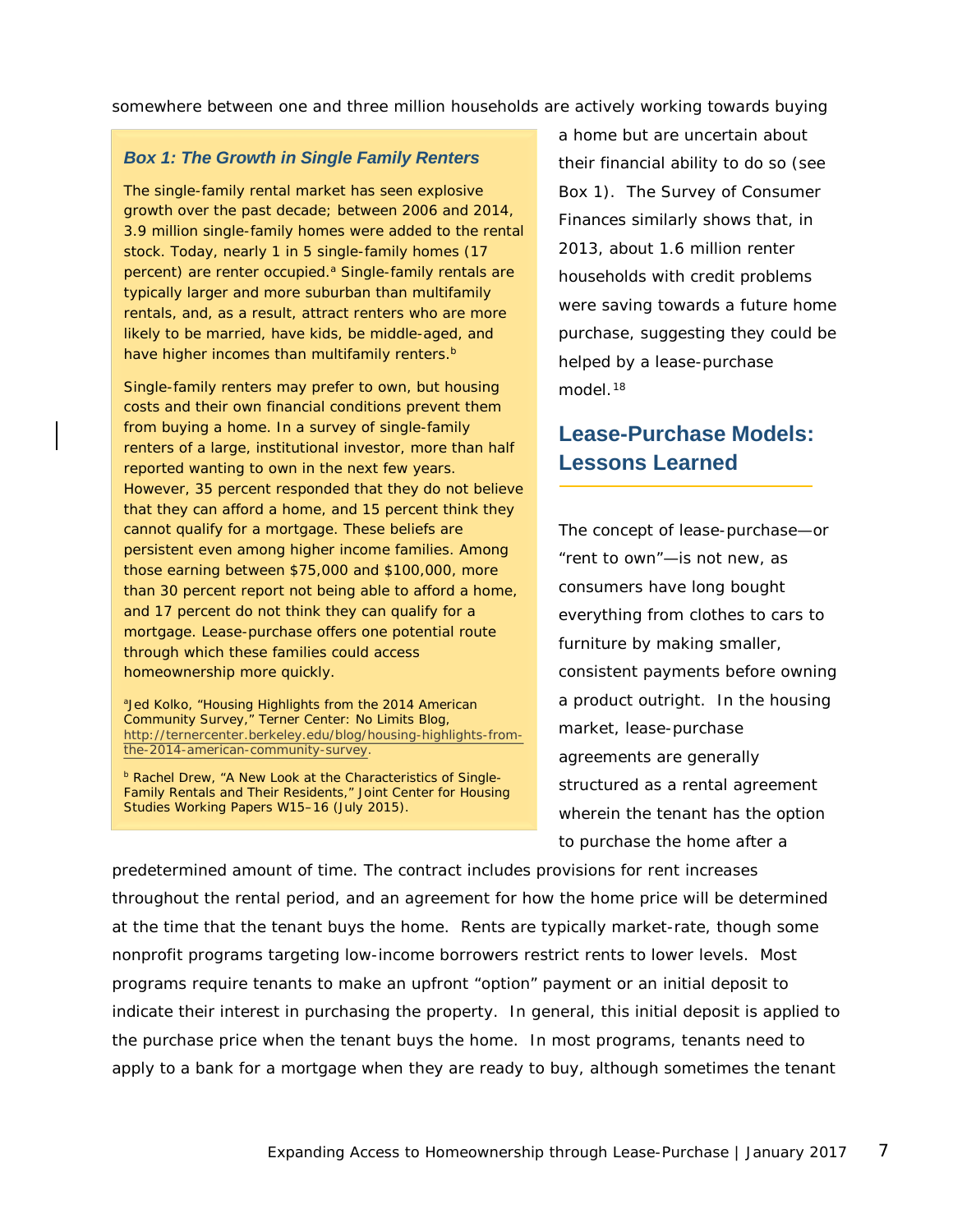can "assume" the loan from the landlord.<sup>[19](#page-20-12)</sup> If they decide not to buy the house, tenants can choose not to renew the lease, though under some lease-purchase contracts they may forfeit their initial deposit.

#### **Nonprofit Models**

In the late 1980s and early 1990s, lease-purchase activities were largely limited to nonprofits seeking a tool to revitalize distressed neighborhoods. One of the more successful models can be found in Cleveland, where the Cleveland Housing Network has been operating a lease-purchase program using Low-Income Housing Tax Credit (LIHTC) financing since 1987 (See Box 2). <sup>20</sup> New Cities CDC, which operated in the Chicago area, also ran a successful lease-purchase program in the mid-1990s, although an earlier iteration of the program struggled due to the challenges of identifying the right tenants, distressed neighborhood conditions, and managing scattered-site single-family properties. [21](#page-20-14) Other nonprofits around the country also ran lease-

#### *Box 2: Cleveland Housing Network's Lease Purchase Program*

Cleveland Housing Network (CHN) operates one of the most well-known nonprofit lease-purchase programs, converting units developed through the Low-Income Housing Tax Credit program (LIHTC) to lease-purchase. Due to LIHTC's structure, the units must remain rentals for 15 years, and are rented to low-income tenants earning less than 60 percent of the area median income. At year 16, CHN begins the process of selling the properties to existing tenants and has demonstrated a renter-to-homeowner conversion rate of 85-90 percent. Successfully transitioning a group of properties typically takes three years. In Year 16 (the first year properties are available for sale) approximately half of the families purchase their homes, another 25-30 percent purchase in Year 17 and the remaining homes are sold in Year 18. There are a small percentage of homes (under 10 percent) where the lease purchase tenant is unable to purchase. CHN sells these homes to a curated list of local landlords committed to keeping them as affordable rental property.

As a nonprofit, one of CHN's primary goals is to provide affordable homeownership options for low-income families. In order to do this, CHN structures its investment such that the remaining debt service on the property in year 15 allows it to sell at a price at which the new homeowners pay roughly the same monthly costs as they did when renting the units. Homes are generally sold below market value—the average sales price is around \$29,000—which ensures that homeowners have equity in the property from the beginning. CHN also gives tenants a credit of \$1,000 towards purchase for every year they have resided in the unit, up to \$10,000. Low-income buyers can sometimes qualify for downpayment assistance through other local, nonprofit, or state funds. CHN also assists tenants in setting up individual development accounts (IDAs) or custodial savings accounts to help save for the purchase. The IDAs established by CHN provide matching funds up to \$4,000 if the buyer saves at least \$1,000.

Since the first homes became eligible for sale in 2003, CHN has sold nearly 900 homes to former low-income tenants.<sup>a</sup>

<sup>a</sup> Robert Curry and Kate Monter Durban, "Path to Home Ownership: A Guide to Single-Family Lease Purchase Funded with 9% Tax Credits" (Cleveland, Ohio: Cleveland Housing Network, n.d.).

purchase programs, but the scale of these programs was small and was as much about stabilizing properties and households as it was about providing access to homeownership.<sup>[22](#page-20-15)</sup>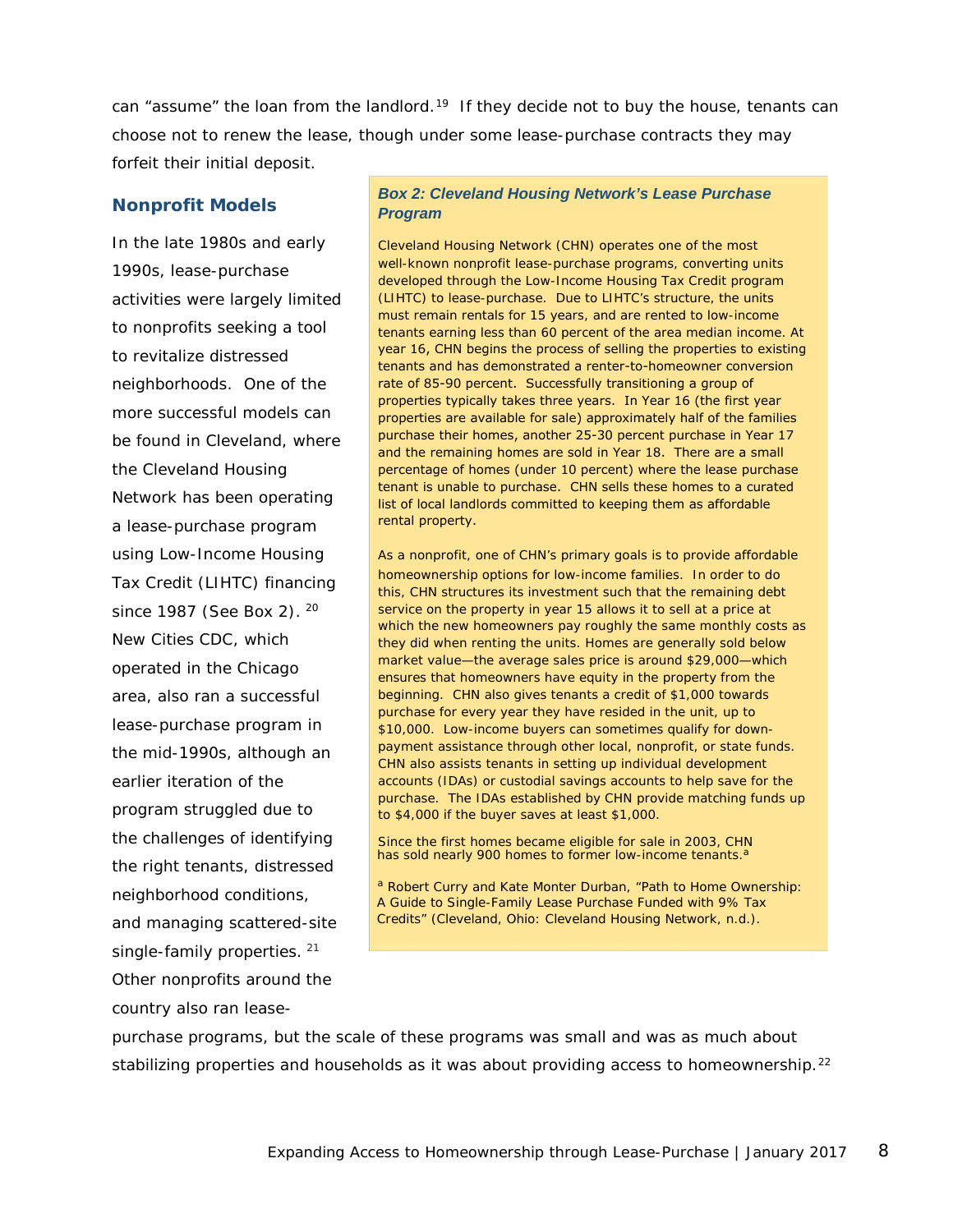In the wake of the foreclosure crisis, however, interest in lease-purchase grew. In many cities, the concentration of Real Estate Owned (REO) properties, coupled with dramatic declines in house prices, led to a market in which the supply of vacant single-family homes exceeded the demand for families willing and/or able to buy those properties. Self-Help, a community development financial institution (CDFI) in North Carolina, developed a model in which nonprofits would buy homes in neighborhoods with high vacancy and foreclosure rates, rehabilitate them, and then rent them under a lease-purchase structure. In this way, lease-purchase would support neighborhood stabilization (by putting families in vacant homes) as well as allow families to rebuild their credit and financial stability after foreclosure or job loss. The National Community Stabilization Trust (NCST) also proposed a lease-purchase program called HomeStarter, which was designed to target neighborhoods in which the costs of owning were less than the costs of renting. However, neither the Self-Help nor HomeStarter models gained traction and were ultimately replaced by other neighborhood stabilization efforts.

One of the primary limitations for nonprofits seeking to launch lease-purchase programs has been the difficulty in securing the financing to purchase and rehabilitate properties: public subsidies through the Neighborhood Stabilization Program or other sources are often insufficient to purchase properties at scale. In addition, the nonprofit focus on REOs and distressed neighborhoods means that properties often require significant rehabilitation, bringing the total property acquisition and rehabilitation costs above what is warranted by prevailing market conditions.

Other lessons from these nonprofit programs are also important. Acquiring and holding lease-purchase properties—especially at a scale that would bring down transaction and management costs—often poses too high a risk for many nonprofits to take on, especially in declining or stagnant housing markets. Building the capacity of nonprofits to manage scattered-site rentals is critical: lease-purchase and/or scattered-site property management cannot just be an "add-on." It requires designing systems to manage those properties as a separate and distinct asset class.<sup>23</sup> Finally, nonprofits have faced significant challenges identifying tenants who would be ready to buy in one to three years, especially if the tenants had experienced foreclosure.

#### **Private Sector Investment in Lease-Purchase**

While nonprofits have largely focused on lease-purchase for neighborhood stabilization, in recent years, private sector investors have stepped into the lease-purchase market in an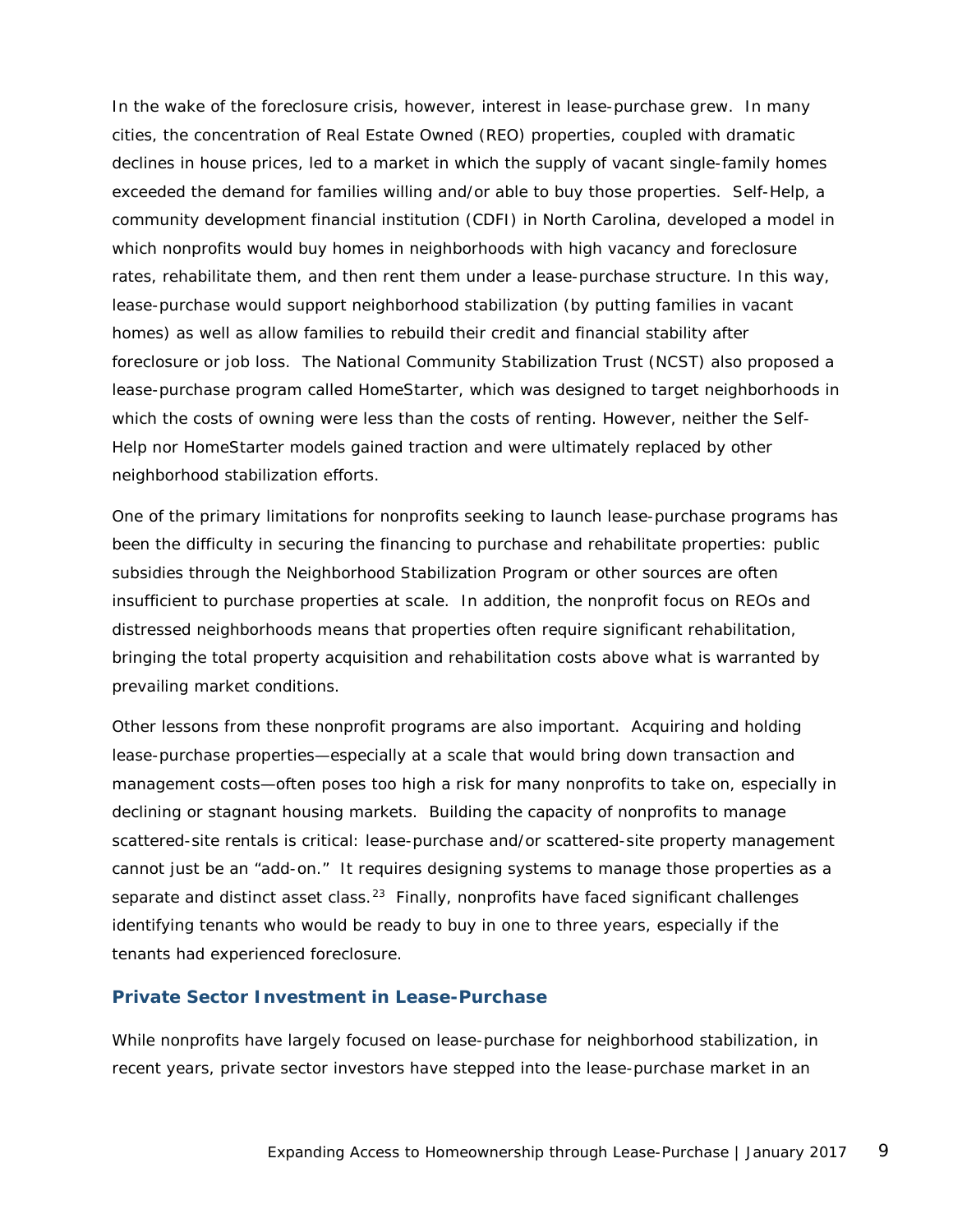effort to sell homes. Recognizing the gap between the available supply of single-family homes and households' financial circumstances, these investors see lease-purchase not as a targeted neighborhood revitalization effort, but rather as a way to expand access to homeownership at a scale that also supports their profit goals. Home Partners of America (HPA), based in Chicago, operates its "Lease with a Right to Purchase" Program in over 50 metro areas in 20 states. Another entity, HomeLPC, runs lease-purchase programs in several Texas and Florida metros, along with Seattle. The third company, Trio, is currently active in California, Georgia, and Texas, and plans to expand in several other states in the next 12 months. Trio offers three separate lease-purchase programs, including Trio Access, which is designed to assist households with incomes that are below the area median.

These private sector programs are still new. HPA has been operating lease-purchase agreements since November 2012. In February 2016, HPA securitized a portfolio of 2,232 homes with an outstanding trust balance of just over \$500 million. In September 2016 they securitized an additional portfolio of 1,410 homes with an outstanding trust balance of just over \$340 million. Since 2012, HPA estimates that among HPA tenants, five percent purchased their homes in the first year of the lease, and an additional five percent purchased in the second year of the lease. Because many of the leases are still in the early years, HPA expects its owner conversion rate to increase, estimating that 30-60 percent of its tenants will buy their homes within five years.

Trio's executive management team has been in the business longer, running a lease-to-own pilot program from 2001 to 2005. Between 2003 and 2007, Trio used Fannie Mae first-time homebuyer products with an added assumption rider to operate a lease-purchase program. Trio's conversion rate in these earlier programs was above 50 percent. Today, Trio's OwnOption Mortgage works with FHA-approved partners and uses FHA mortgages to facilitate a similar lease-purchase mortgage product. Trio completed its first securitization in October 2016 through its participating Ginnie Mae seller/servicer. With its first security completed, Trio is already seeing results: in the first 60 days of their launch in California they received nearly 400 applications for their program. Should interest rates continue to rise, Trio anticipates its conversion rate to exceed 70 percent.

As with nonprofits, the experiences of these private programs provide important insights into the challenges that need to be worked through to make lease-purchase an effective tool for expanding access to homeownership at scale. At the core of a scalable, private leasepurchase program is the balance between investor capital risk and returns and contract terms that benefit the prospective buyer. Three factors in particular influence the risk and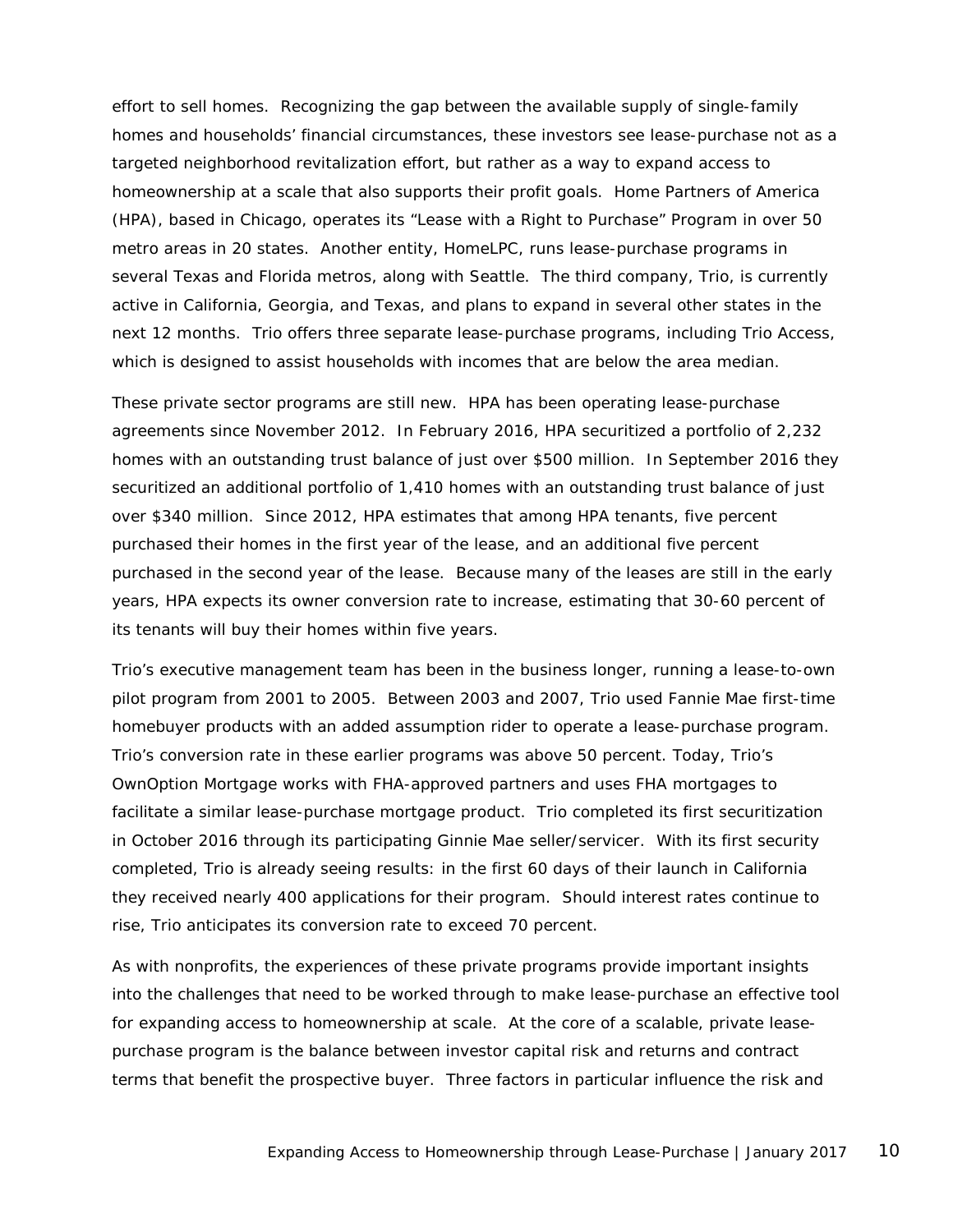return calculus: the cost of capital, the purchase price of the home at the time of the sale to the tenant (or the "strike price"), and investor or nonprofit risk management.

**Cost of Capital:** The first challenge with the risk and return calculus is the cost of capital in acquiring properties. The cost of capital refers to the opportunity cost of making a specific investment, and determines the rate of return that is required to persuade the investor to make a given investment. The cost of capital depends on the mode of financing, and what proportion of the acquisition costs are financed by debt (which is less expensive) or equity (which is more expensive). If the cost of capital in purchasing a home is high, then rents, fees, and the strike price will all need to be higher in order to generate a sufficient rate of return to the investor (which in turn makes it less affordable to the buying household).

**Calculating the Strike Price:** The second factor is the expected level of appreciation of the home. In general, the sale price of a lease-purchase property is determined at the start of the lease period. This means that the investor or nonprofit needs to estimate a sale price that: 1) provides an adequate rate of return relative to their cost of capital, 2) factors in the costs related to property management and oversight while the home is being rented, and 3) accurately accounts for anticipated appreciation. If the investor or nonprofit sets the formula for determining the strike price too high (for example, assuming an annual appreciation rate of five percent in a market that instead experiences stagnant house prices), the renter is likely to turn down the option to buy. A high strike price may also prevent the renter from qualifying for a mortgage at the time of purchase, either because their finances cannot support a mortgage that large or because the property does not appraise at the higher value. For this reason, most private lease-purchase programs pay close attention to market conditions and property selection to ensure that the strike price aligns with both affordability and return goals.

**Investor Risk Management:**The third factor relates to the credit and income of the tenant, and managing the risk that they will either be unable to purchase the home within the given timeframe or will not take good care of the property. If renters cannot obtain financing at the end of the lease term, they will be unable to convert to homeownership and likely will lose their upfront option payments or fees associated with the lease-purchase contract.

While we discuss the issue of cost of capital in more detail below, the three private models studied here approach each of the latter two challenges (strike price calculation and investor risk management) in slightly different ways.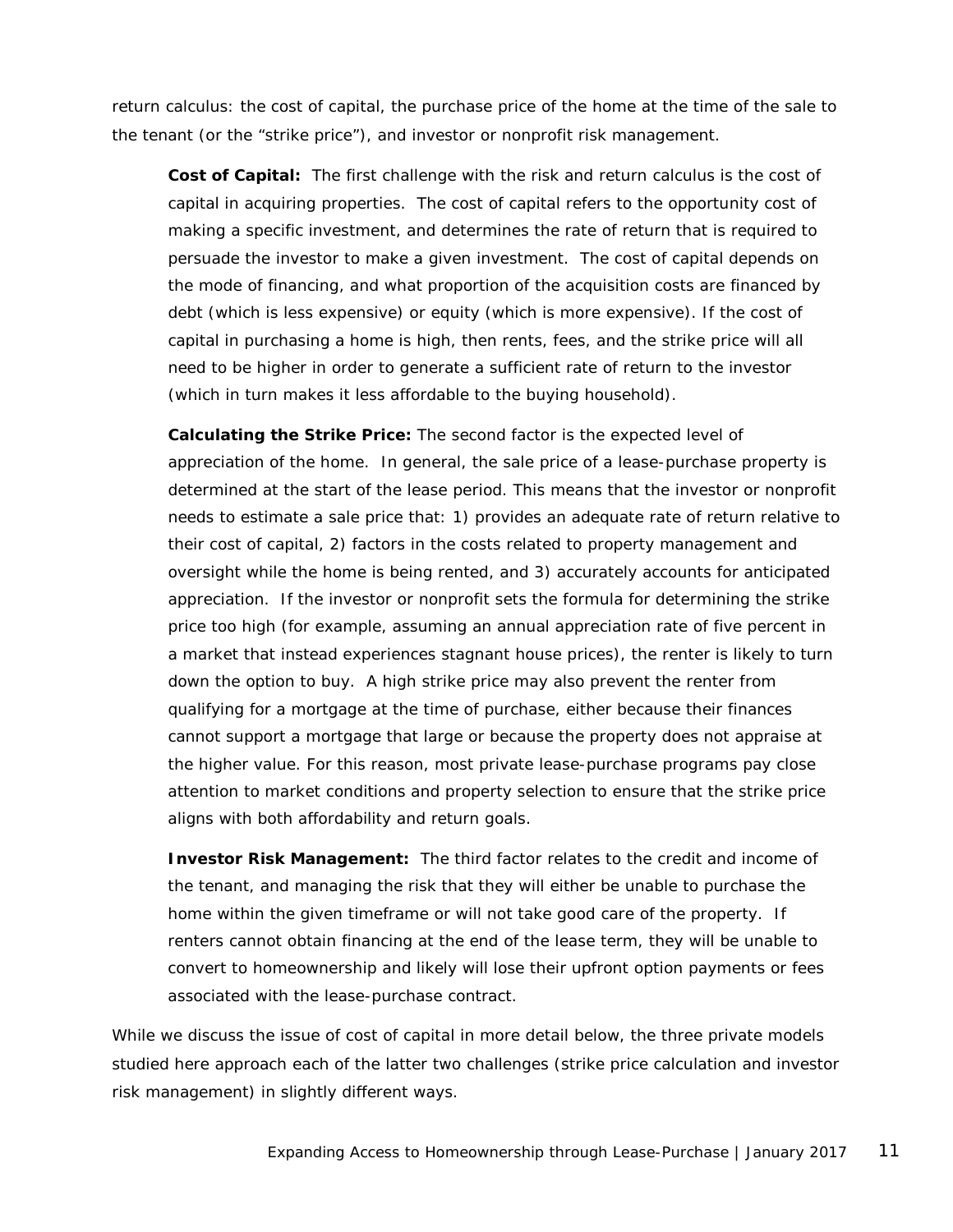HPA sets its strike price based on total costs, including the initial acquisition of the property as well as costs incurred in getting the property ready for move-in and maintenance.<sup>[24](#page-20-17)</sup> It then builds in an annual increase based on projected home price appreciation in that market. HPA has already made some adjustments to this approach in order to ensure tenants purchase the home; in some of their markets, lower than expected house price appreciation prompted HPA to downshift its increase rate in order to keep the option to purchase as a desirable outcome for the consumer.

Using a different model, HomeLPC relies on an appraisal at the time the tenant wants to exercise the option to buy to determine the strike price. HomeLPC gives the tenant credit for 50 percent of the home's appreciation during the leasing period. In its TrioAccess program, which is targeted to lower-income households, Trio sets its purchase option price equal to today's cost fixed for three years and includes its assumable 30-year OwnOption Mortgage. To ensure its customers are properly prepared when ready to purchase, Trio pays for homeownership counseling services offered by eHome America.

In order to address challenges related to property and tenant selection, private models tend to use a "consumer driven" model, in contrast to the "neighborhood" or property model that underlie most nonprofit programs.<sup>[25](#page-20-18)</sup> In a consumer driven model, prospective buyers apply to the program, and based on their finances, are pre-approved for a maximum monthly rent or a home of a selected amount. The consumer then shops for a home with the help of a realtor and/or homebuilder. Only *after* the home has been selected and appropriate valuations and inspections have occurred does the investor purchase the property.

Though consumers individually select the homes, each organization also has guidelines for the types of homes it is willing to purchase, in an effort to ensure that the home will retain or increase its market value. All three models focus on single-family homes, require that they be in good condition, and Trio requires that the home be no more than 10 years old.<sup>[26](#page-20-19)</sup> HPA requires the home have at least two bedrooms and be on a lot smaller than three acres. They bar properties with guest houses or in-law suites. HPA also requires that homes be within the attendance zone of a high-performing high school (ranked in the top half). This focus on higher-quality properties in better neighborhoods makes lease-purchase more financially feasible to investors without direct subsidy and may provide a bridge to ownership in high opportunity neighborhoods. In comparison, the nonprofit lease-purchase models prioritize community reinvestment as an intended outcome, and so may be targeting underserved neighborhoods, to stabilize them by increasing occupancy.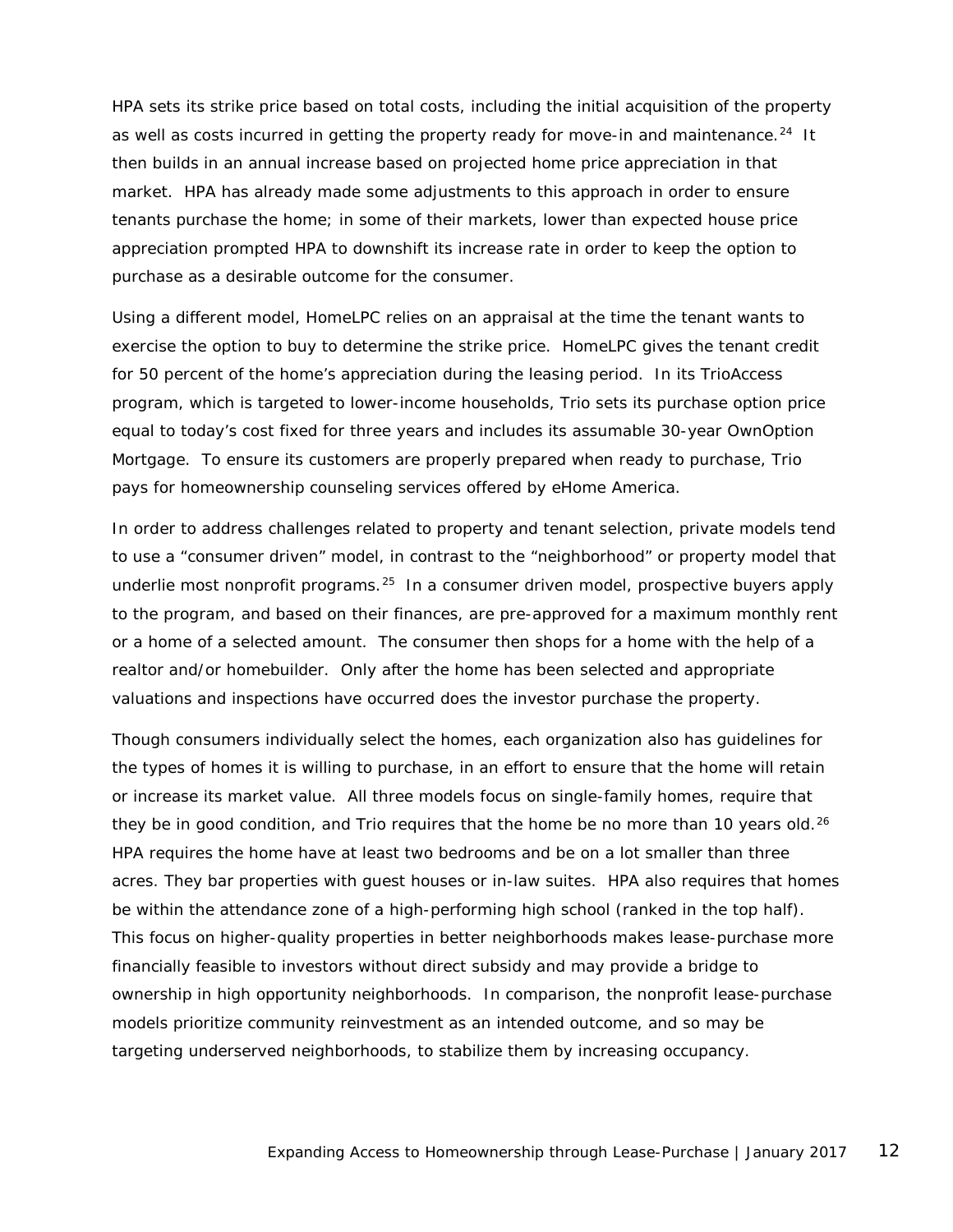Consumer driven models also aid in tenant selection and higher conversion rates. Nonprofit programs reported that low rates of conversion into homeownership after the lease period could in part be explained by tenants who wanted to own but not the particular unit or in the neighborhood that the nonprofit had selected. By starting with the tenants rather than properties, the private models are more likely to recruit families who are closer to becoming homeowners, and who are selecting homes that they could imagine buying in the next few years.

### **Getting Lease-Purchase to Scale**

All models—whether nonprofit or for-profit—have struggled with making the economics of lease-purchase work in a way that allows programs to scale up and reach more households. For nonprofits, the key economic challenge has been securing sufficient subsidy for property acquisition and rehabilitation that still keeps the property price in reach of low- and moderate-income households. For the for-profit entities, the primary challenge has been the cost of private investment capital. Because lease-purchase is a relatively new and untested product, sources of capital require a risk premium. Efficient debt financing is critical to successful scaling of lease-purchase, since the required return on equity after leverage for these investments (on a portfolio basis) can range from the mid-teens to more than 20 percent. In addition, most investors are unwilling to commit to a long-term investment.

Further complicating the financial structure is uncertainty over whether the tenantpurchaser can access mortgage financing at the time that they want to exercise the option to purchase. Because conversion to ownership often only occurs three to five years after the lease-purchase contract is initiated, the investor/owner needs to make assumptions about how likely it will be that a tenant will qualify for a mortgage, which is influenced by both the tenant's financial circumstances and the mortgage lending environment. Given that interest rates are likely to rise from their current historic lows, even a modest home price appreciation could mean the monthly mortgage payments will be out of reach in three to five years.

#### **Next Generation Lease-Purchase Product: Introducing the LEAP Mortgage**

Increasing the availability of low-cost financing to both lease-purchase operators and wouldbe homebuyers is an important feature of a program that seeks to scale. To achieve this objective we propose the creation of a LEAP (Lease Equitably and Purchase) mortgage: an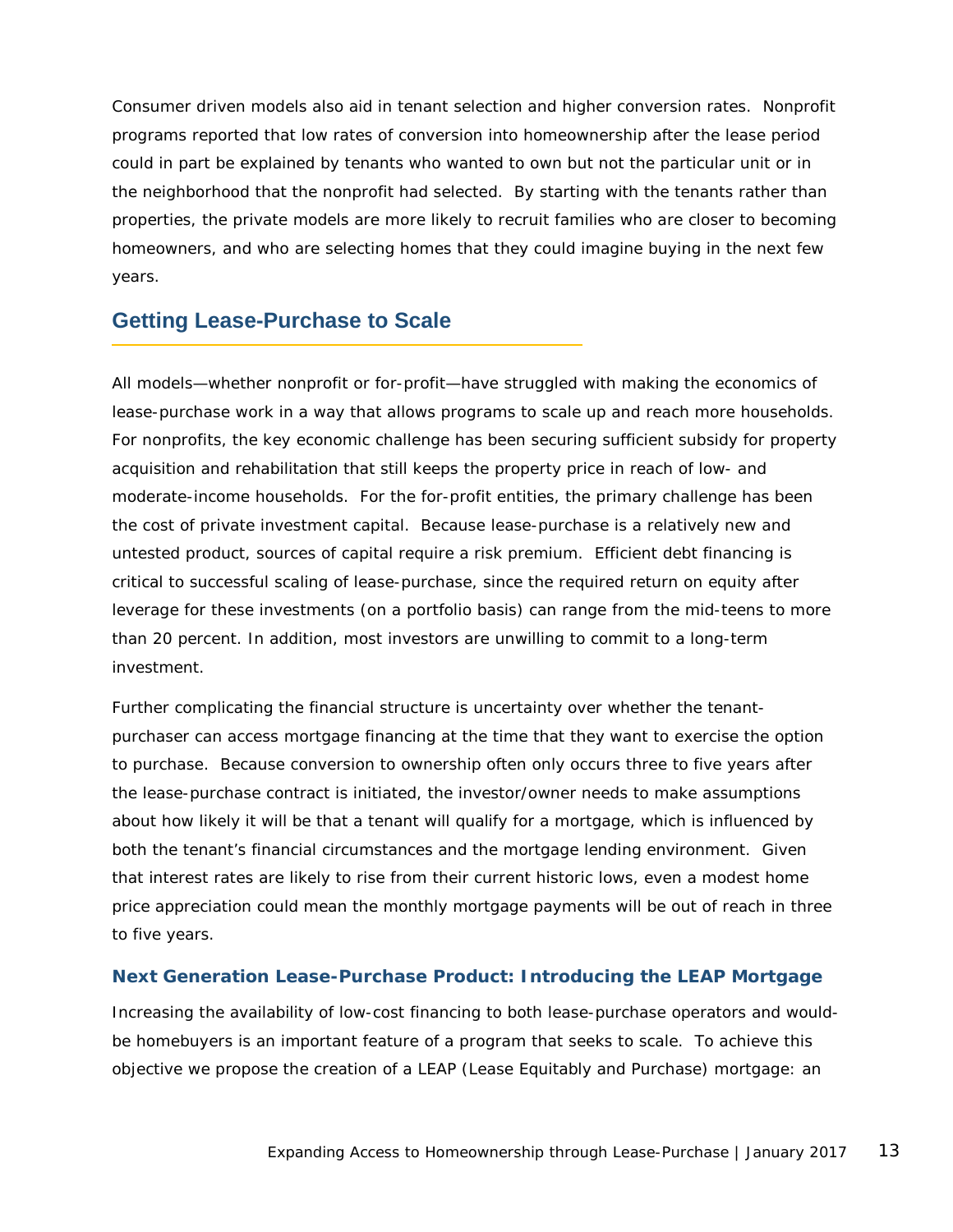assumable, fixed rate, high loan-to-value (LTV) mortgage product that would be available to nonprofits and other entities as part of a lease-purchase program. This type of assumable mortgage product could be offered by FHA as well as by Fannie Mae or Freddie Mac. <sup>[27](#page-20-20)</sup> This is not unprecedented: in 2001, Freddie Mac launched a Lease-Purchase Plus program, which allowed nonprofits and government entities to purchase homes and enter into leasepurchase agreements with potential buyers.<sup>28</sup> However, the program was terminated in the mid-2000s as subprime mortgage lending expanded and lowered demand for the product.

FHA is ideally placed to pilot a LEAP mortgage program. HUD and FHA have successfully used structured pilots in the past to assess the capacity of partners to perform and test new products, such as the Low-Income Housing Tax Credit Pilot and the Small Loan Pilot programs. In addition, FHA has the infrastructure and capacity to develop a lease-purchase product: FHA mortgages are already assumable, the agency has long worked with lenders to serve lower-income or credit challenged borrowers, and the agency's existing regulatory structure can help to ensure that the program is designed in a way that minimizes risk to both consumers and investors. The LEAP mortgage would serve as an extension to the existing FHA 203(b) program, which is already used by nonprofits and government entities to facilitate lease-purchase programs. While FHA's authorizing statute, *12 U.S.C.A. § 1709(g)*, constrains the use of the single-family 203(b) program by "investors," we believe that a well-structured program that limits how long investors can hold the property as a rental and that is designed to ensure the transition to eligible homeowners would meet the legal statutory requirements and fall within FHA's mission to expand access to credit for lower-wealth households.

#### **LEAP Components**

FHA LEAP mortgages would be available to both nonprofits and private companies – which we refer to as "Rental Entities" – interested in offering a lease-purchase program. While nonprofits can already use FHA authorities under sections 203(k) and 203(b) of the National Housing Act to acquire properties for lease-purchase, the number of lenders offering the product is limited, and nonprofits can only acquire a maximum of seven properties within a neighborhood, limiting their ability to achieve scale.<sup>[29](#page-20-22)</sup> The LEAP model could therefore help nonprofits who are pursuing neighborhood stabilization and revitalization activities. In addition, by allowing private investors to serve as Rental Entities (without requiring a separate governmental intermediary), the LEAP mortgage would help to scale responsible private sector lease-purchase programs.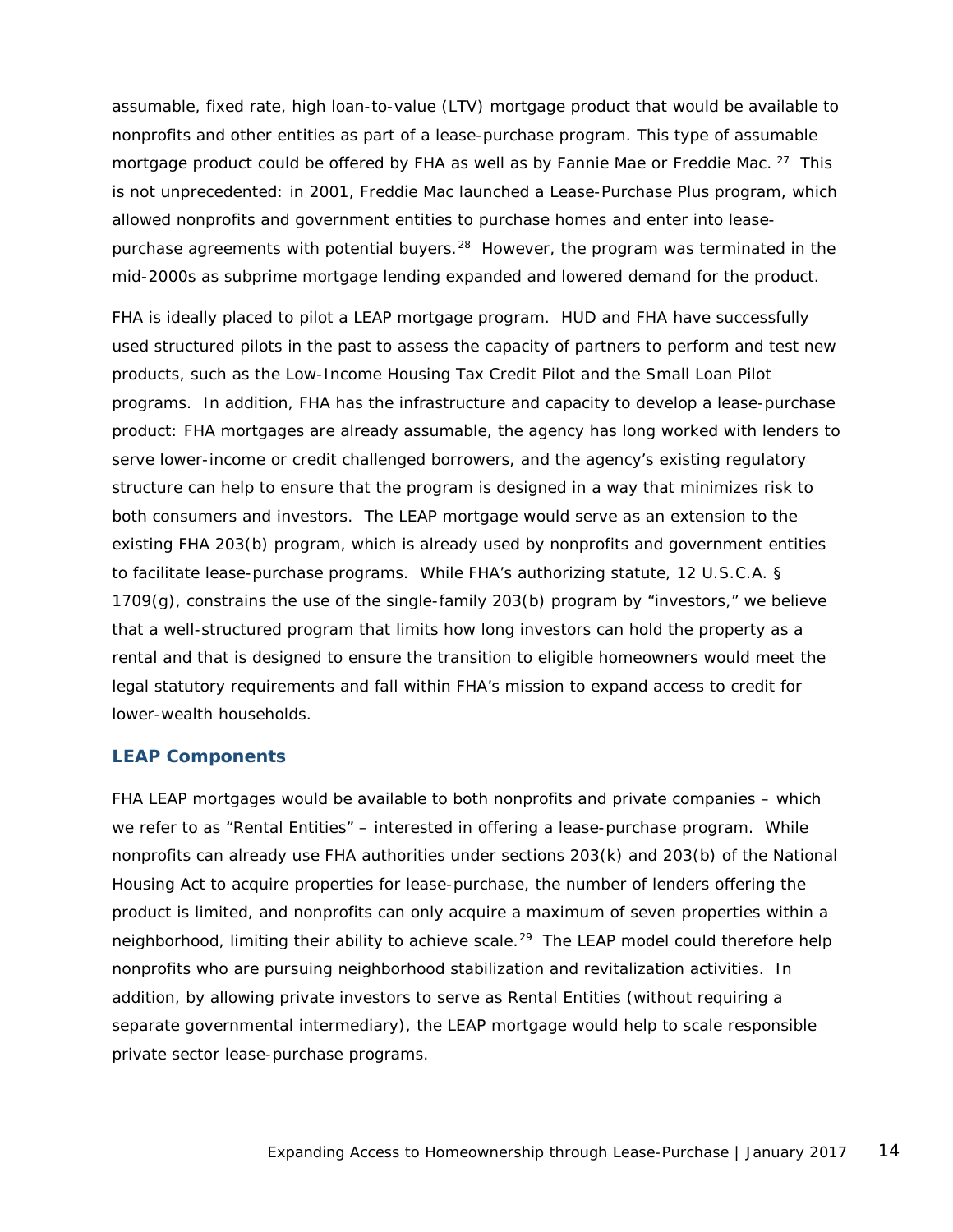During the pilot phase of LEAP, only approved Rental Entities would be authorized to access the product, to protect both FHA and consumers. Rental Entities would need to demonstrate their financial and management capacity to own and manage single-family rental properties, as managing scattered-site single-family homes is more complicated than managing traditional multifamily properties due to the geographic spread of properties and the diversity of maintenance needs. Rental Entities would also have to demonstrate the financial capacity to take on the debt, including "risk sharing" by providing a guarantee during the lease period and meeting minimum capitalization requirements. Capitalization requirements for the Rental Entities could be tiered based on the size of the LEAP portfolio managed.

LEAP mortgages would be offered through select FHA lenders in good standing. FHA lenders approved to offer LEAP mortgages would have to demonstrate experience with and knowledge of existing regulations governing FHA assumable mortgages. Prospective LEAP borrowers would need to meet FHA lending criteria when the mortgage is assumed one to five years down the road, which would require future assumption underwriting.<sup>[30](#page-20-23)</sup> Finally, FHA lenders would also have to demonstrate their capacity and commitment to working with the full range of FHA-eligible borrowers, including those who require manual underwriting due to lower credit scores or higher debt-to-income ratios.

Rental Entities who meet the above criteria and who are working with an FHA-approved lender could then use LEAP mortgages to finance the purchase of the rental property, dramatically lowering their cost of capital.

Rental Entities would not be permitted to use LEAP mortgages to help finance a pool of loans, such as have been issued under the Distressed Asset Stabilization Program. Instead, LEAP mortgages could only be originated at the same time that the Rental Entity has identified a prospective Tenant-Purchaser and is executing the lease-purchase contract. While buying a pool of distressed homes at once often means a lower purchase price for the Rental Entity (and thus the potential for higher returns), it would run afoul of FHA's statute that constrains use of assumable mortgages by investors. By requiring the Rental Entity to identify the Tenant-Purchaser, the FHA loan would be constructively held in the name of the homeowner-to-be, eliminating the potential for long-term investor holds of the rental properties. In addition, buying properties with an identified Tenant-Purchaser should increase the success of the program in transitioning renters to homeownership. While Rental Entities would not be able to use LEAP mortgages to buy pools of homes, the LEAP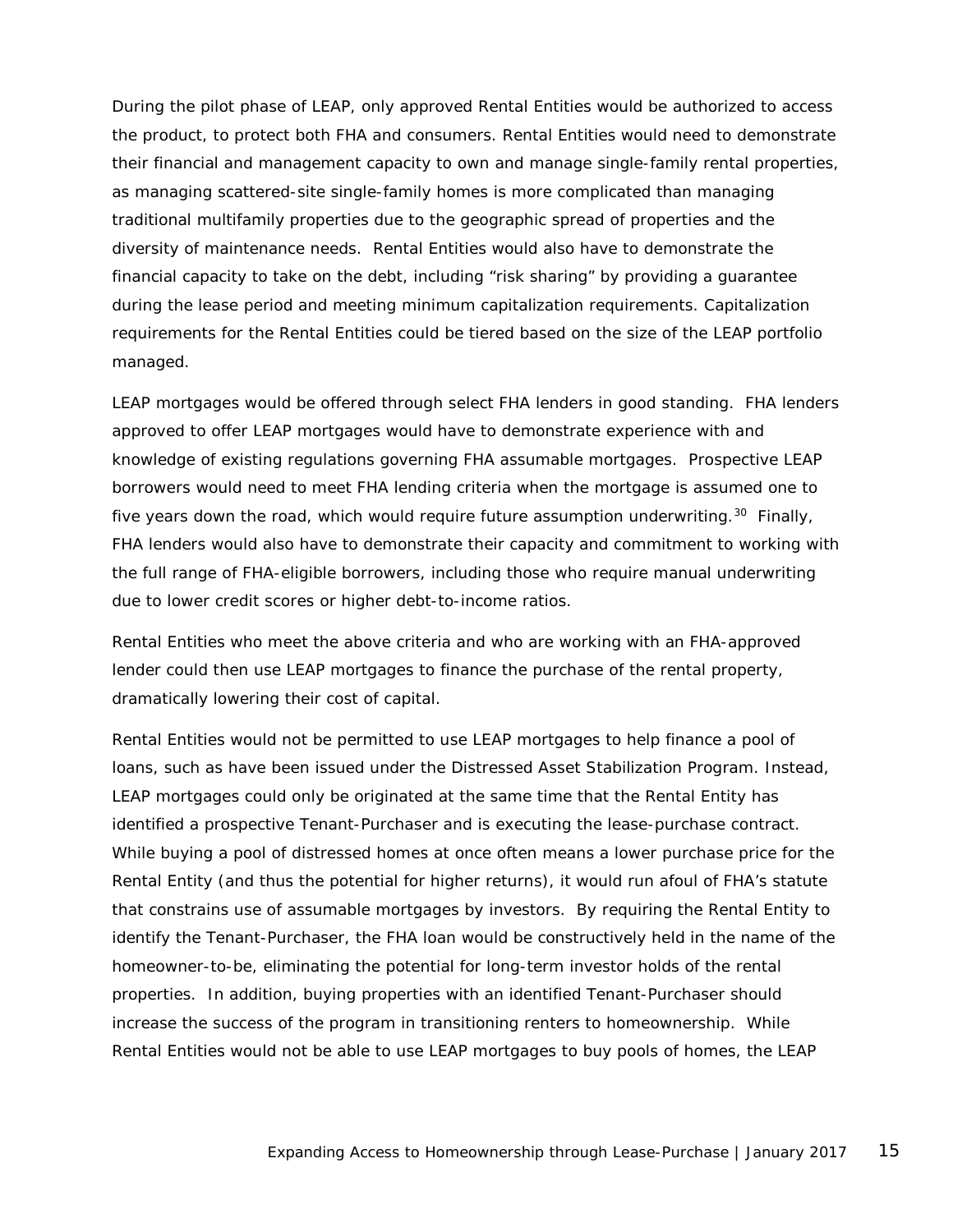program would not place a limit on the number of homes a Rental Entity may hold, allowing both nonprofits and private sector organizations to better achieve scale.

If the Tenant-Purchaser does not purchase the home and assume the loan within the defined program parameters, the Rental Entity must either a) sell the home to a third party and repay the LEAP loan, b) have it assumed by another qualified borrower, or c) repay the LEAP loan and renew the lease to the existing tenant with no lease-purchase option. The purpose of this provision is to ensure that LEAP is not used on a continual basis to finance single-family rentals. $31$  While there will always be a number of reasons that Tenant-Purchasers do not convert to ownership—from deciding it is not the right home or neighborhood, to job relocation, to changes in family or economic circumstances—the goal of the program is to facilitate access to homeownership, and the success of the pilot should be measured against the percentage of Tenant-Purchasers who successfully become homeowners. To this end, FHA could allow LEAP mortgages to be used with down payment assistance programs, including those offered through a state Housing Finance Agency. In addition, Rental Entities would be required to provide financial counseling and training to prepare renters for ownership, in partnership with a HUD-certified counseling agency.

Finally, the LEAP program would need to build in provisions to ensure housing quality, affordability, and consumer protections. Homes purchased with a LEAP mortgage must meet FHA minimum property standards at the time that the lease-purchase contract is executed.<sup>[32](#page-20-25)</sup> LEAP would also standardize lease-purchase contracts. Option to Purchase Agreements would specify a maximum upfront cost and a predetermined strike price formula so that Tenant-Purchasers can assess whether they want to participate in the program. Tenants must also be protected from investors who want to hold onto the property to benefit from a longer amortization period or higher house price appreciation. To prevent these longer holds, the Option to Purchase Agreement should include a provision that allows, but does not obligate, the Tenant-Purchaser to buy the property after 12 months.

Upon assuming the mortgage, the Tenant-Purchaser would pay a down payment equal to the difference in the original mortgage amount and the strike price. The strike price formula would be developed to provide for a reasonable return to the Rental Entity for its risk and management of the home, while at the same time ensuring that the final house price is attainable for the Tenant-Purchaser. The standard lease agreement will also lay out the maintenance agreement between the Rental Entity and the Tenant-Purchaser. If the Tenant-Purchaser is responsible for maintenance, a portion of the rent (for which FHA will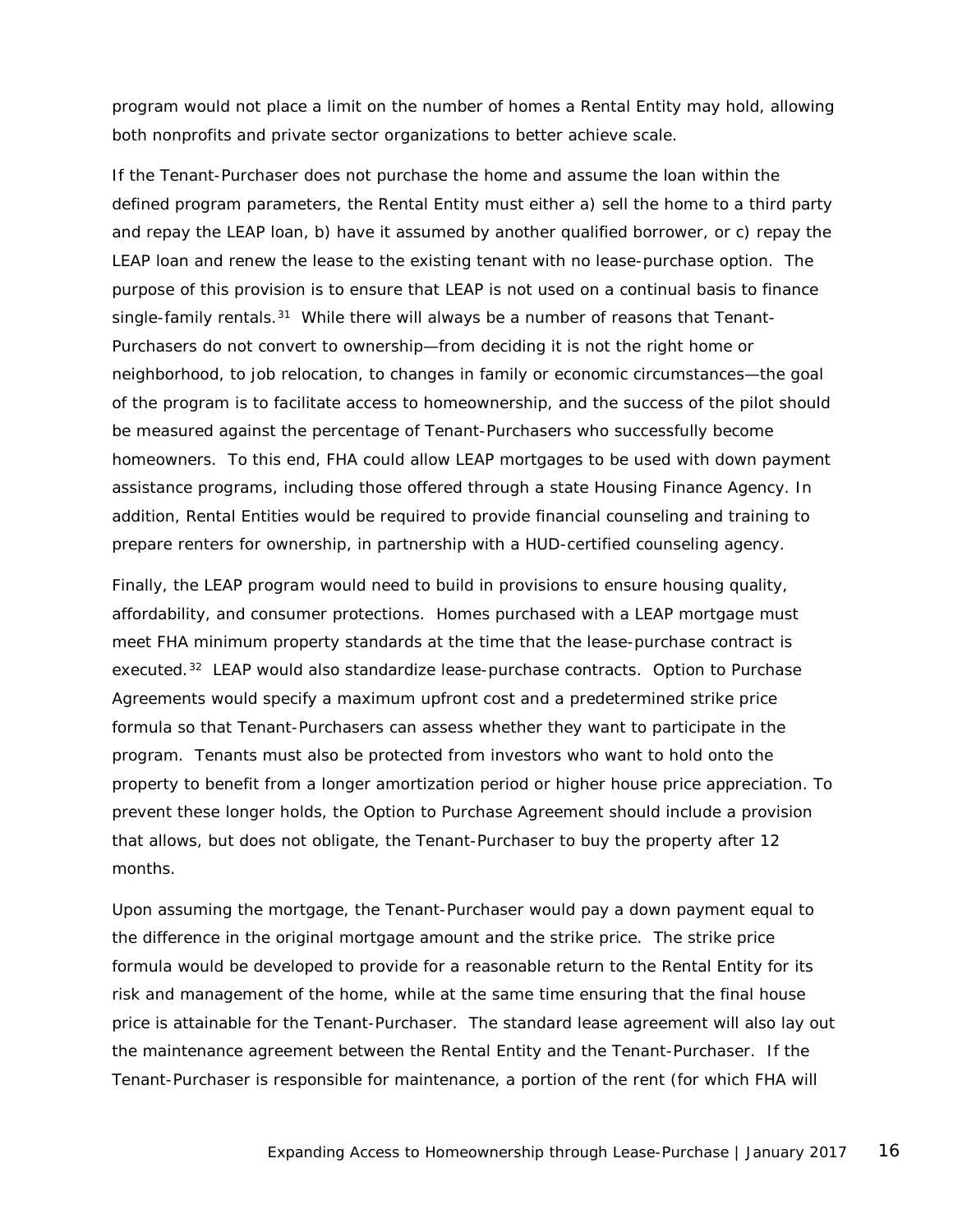provide parameters) must be applied to the strike price or returned to the tenant when he moves out. This provision recognizes that the Rental Entity still has property management responsibilities that must be covered by rental payments.

A standardized FHA product would not only be beneficial from the perspective of Rental Entities who can access a product with lower capital costs, but also from the perspective of consumers who will benefit from the standardization built into a federally regulated financial product. While the companies we discussed in this paper are balancing consumer and investor interests, there is evidence that after the housing crisis some investors have used lease-purchase in a predatory manner, marketing low-quality homes to low-income households with contract terms that place much of the risk on the tenants with little certainty that they will ultimately be able to purchase the home.  $33$ 

As currently structured, with private entities only able to access FHA insurance through public entities, FHA may perceive they have appropriate controls on the use of the product, which we believe may provide a false sense of security. There is no evidence that these public entities (often simply single purpose governmental instrumentalities) have the experience or financial capital to operate these programs. To the extent they are successful, it is likely because of a private sector partner. FHA would have better oversight and risk management if it intentionally created the parameters under which the program operates. Tenant-Purchasers using LEAP could also be confident that their lease-purchase contracts meet minimum standards and are designed in a way to maximize the likelihood that they will become homeowners (for example, by including a homebuyer and credit counseling component).

In order to minimize FHA's financial risk, we propose that LEAP be structured as a five-year demonstration project, and annual originations should be limited to a specified percentage of FHA's forward volume. In addition, the demonstration should include an evaluation component to assess the program's efficacy and safety, and to allow for adjustments to the program's guidelines based on the performance of the product.

### **Conclusion**

The decline in the U.S. homeownership rate, as well as the persistent racial gap in homeownership attainment, indicates that more needs to be done to assist families with less wealth in accessing sustainable homeownership. The lease-purchase model offers a potential avenue to making homeownership more accessible without direct public subsidies.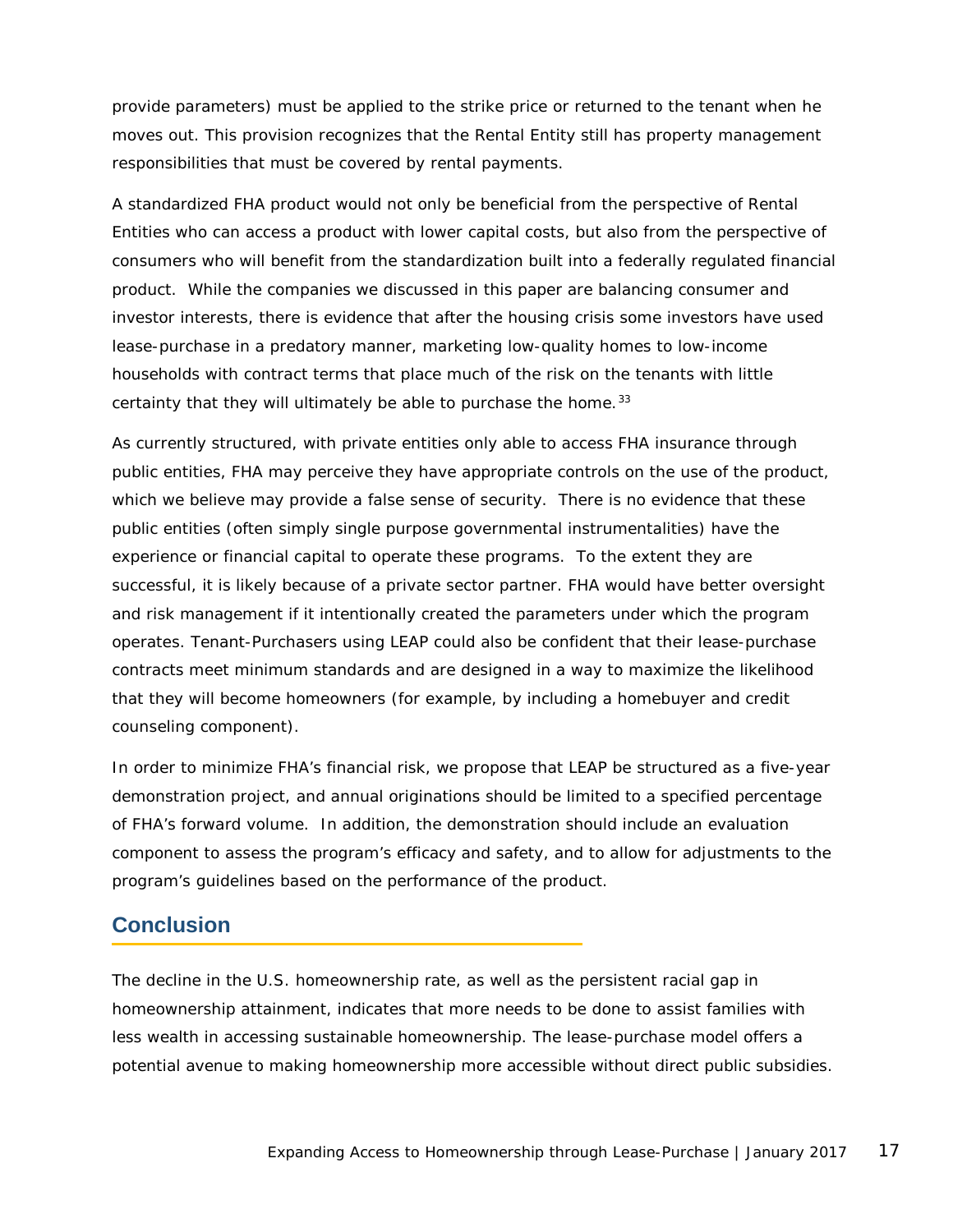By leveraging private capital, this model has the potential to overcome the income, credit, and down payment constraints many households face in buying their first home.

Certainly, lease-purchase is not a panacea; ultimately, a broader array of products and policies will be needed to expand access to homeownership. For example, efforts to reform the federal housing finance system—including policies related to the GSEs and FHA—should incorporate "duty to serve" principles, to ensure that all households have access to responsible lending products and institutions. $34$  Innovations in other mortgage products such as shared equity homeownership models—could also help bridge the affordability and/or down payment gaps faced by first-time homebuyers. Additionally, investments in neighborhood stabilization and community development can help to ensure that the benefits of homeownership are broadly shared.

However, public policy can play an important role in supporting the development of new private mortgage products, and ensuring they benefit consumers. This is certainly true for FHA, which supported the development of the fixed-rate, 30-year mortgage. FHA already has the authority and infrastructure in place to offer an assumable mortgage, which would benefit both nonprofits and private entities seeking to launch lease-purchase models. In addition, the complexity of lease-purchase—and determining whether it is the best option based on a household's finances and future expectations about mobility and house prices means that any lease-purchase product needs to be accompanied by transparent contracts, effective regulations, and consumer education. FHA and the Federal Housing Finance Agency are in a unique position to provide that type of stewardship and oversight, as well as help to analyze data and evaluate programs to identify and support the expansion of responsible, scalable models.

While important parameters of the LEAP program must still be worked through in consultation with lending and consumer protection stakeholders, now is the right time for FHA to use its authority to bring an innovative program like LEAP to fruition. This is the type of program that can responsibly, and meaningfully, expand access to homeownership.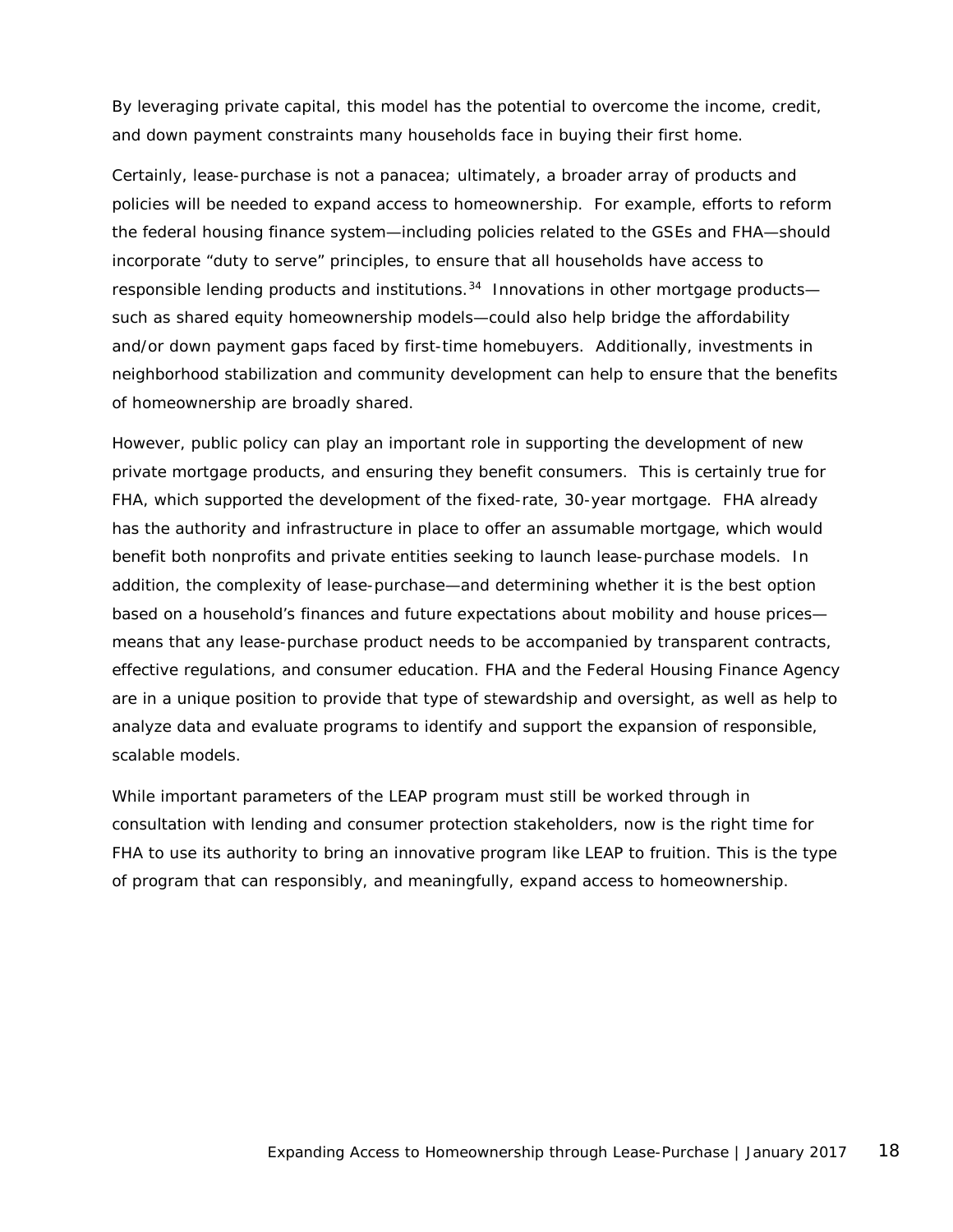## **References**

l

<span id="page-18-0"></span><sup>1</sup> Collins, J. Michael. "Federal Policies Promoting Affordable Homeownership: Separating the Accidental from the Strategic." In *Chasing the American Dream: New Perspectives on Affordable Homeownership*, edited by William M. Rohe and Harry L. Watson, 1 edition. Ithaca: Cornell University Press, 2007.

<span id="page-18-1"></span><sup>2</sup> Land installment contracts, or contracts for deeds, are structured as a sale rather than a lease. In this arrangement, the buyer pays the purchase price in installments over a specified period of time, often with a large balloon payment at the end of the term. The seller holds the legal title to the property as collateral until the final payment is made.

<span id="page-18-2"></span><sup>3</sup> For example, in a 2012 study of a county in Texas, researchers from the University of Texas found that among consumers who entered into contract-for-deed agreements, which are a type of land installment contract, fewer than 20 percent converted to homeownership, while 45 percent of the agreements were cancelled. In cancelled agreements, consumers typically lost their entire down payment and all other monies paid on the home during the contract period. See Sarah Edelman, Michela Zonta, and Julia Gordon, "Lease-purchased Failed Before. Can It Work Now?" (Center for American Progress), accessed January 30, 2016, https://cdn.americanprogress.org/wpcontent/uploads/2015/04/LeaseToOwn-brief-04.29.pdf.

<sup>4</sup> 12 U.S. Code § 1709(g), Insurance of Mortgages.

<sup>5</sup> United States Census Bureau, Housing Vacancies and Homeownership Table 14. Quarterly Homeownership Rates for the U.S. and Regions: 1965 to Present. Available online at http://www.census.gov/housing/hvs/data/histtabs.html.

<sup>6</sup> The researchers model several potential homeownership trajectories, including one that they dub the "California" scenario. In this scenario, they model the combined impact of rising rent and housing price costs, demographic shifts, and tightened lending conditions. In this scenario, they estimate that the homeownership could decline to 50 percent. Susan Wachter and Arthur Acolin, "Owning or Renting in the US: Shifting Dynamics of the Housing Market," Penn IUR Brief (Philadelphia, PA: Penn Institute for Urban Research, May 2016).

<sup>7</sup> Susan Wachter and Arthur Acolin, "Owning or Renting in the US: Shifting Dynamics of the Housing Market," Penn IUR Brief (Philadelphia, PA: Penn Institute for Urban Research, May 2016).

8 National Association of Realtors, "2015 Q4 Homeownership Opportunities and Market Experience (HOME) Survey," December 17, 2015, http://www.realtor.org/reports/2015-q4-homeownershipopportunities-and-market-experience-home-survey.

<sup>9</sup> Joint Center, "The State of the Nation's Housing 2016" (Cambridge, MA: Joint Center for Housing Studies of Harvard University, 2016).

<sup>10</sup> Caroline Ratcliffe and Signe-Mary McKernan, "Forever in Your Debt: Who Has Student Loan Debt, and Who's Worried?" (Washington D.C.: Urban Institute, 2013),

http://www.urban.org/research/publication/forever-your-debt-who-has-student-loan-debt-and-whosworried.

<sup>11</sup> "Project on Student Debt: State by State Data," *The Institute for College Access & Success*, 2016, http://ticas.org/posd/map-state-data-2015.

<sup>12</sup> Goodman, Laurie, Jun Zhu, and Bing Bai. "Overly Tight Credit Killed 1.1 Million Mortgages in 2015." *Urban Institute*, November 21, 2016. http://www.urban.org/urban-wire/overly-tight-credit-killed-11 million-mortgages-2015.

<sup>13</sup> Ellie Mae, June 2016 Origination Insights Report, http://www.elliemae.com/origination-insightreports/Ellie\_Mae\_OIR\_JUNE2016.pdf.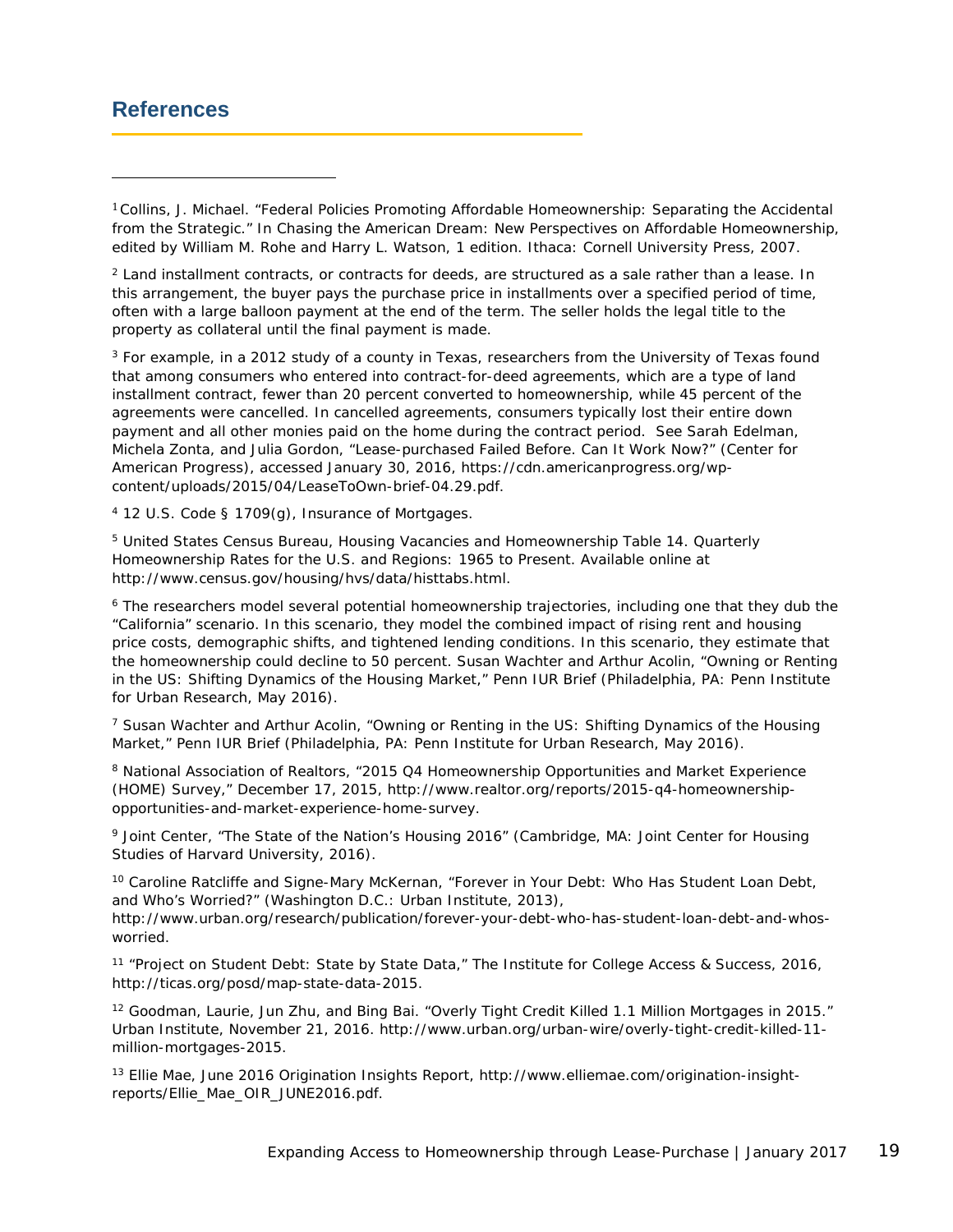<sup>14</sup> Carmen DeNavas-Walt and Bernadette D. Proctor, "Income and Poverty in the United States: 2014" (Washington, DC: US Census Bureau, 2015).

<sup>15</sup> Federal Reserve Board, "Report to the Congress on Credit Scoring and Its Effects on the Availability and Affordability of Credit," 2007,

http://www.federalreserve.gov/boarddocs/rptcongress/creditscore/creditscore.pdf.

l

<sup>16</sup> Joint Center, "The State of the Nation's Housing 2016" (Cambridge, MA: Joint Center for Housing Studies of Harvard University, 2016).

<sup>17</sup> Lynn M. Fisher and Jamie Woodwell, "Housing Demand: Demographics and the Numbers Behind the Coming Multi-Million Increase in Households" (Washington D.C.: Mortgage Bankers Association, July 2015).

<sup>18</sup> Sarah Edelman, Michela Zonta, and Julia Gordon, "Lease-purchased Failed Before. Can It Work Now?" (Center for American Progress), accessed January 30, 2016, https://cdn.americanprogress.org/wp-content/uploads/2015/04/LeaseToOwn-brief-04.29.pdf.

 $19$  An assumable mortgage is a type of financing arrangement in which the outstanding mortgage and its terms can be transferred from the current owner to a buyer. By assuming the previous owner's remaining debt, the buyer can avoid having to obtain his or her own mortgage.

<span id="page-19-0"></span><sup>20</sup> Philip Schaeffing and Dan Immergluck, "Responsible Lease-Purchase: A Review of the Practice and Research Literature on Nonprofit Programs," *Available at SSRN 1691194*, 2010, http://papers.ssrn.com/sol3/papers.cfm?abstract\_id=1691194.

<span id="page-19-1"></span><sup>21</sup> Bill Goldsmith and Cindy Holler, "Lessons from Ten Years of Lease to Purchase" (Denver: Mercy Housing, 2010), https://www.mercyhousing.org/Document.Doc?id=105.

<span id="page-19-2"></span><sup>22</sup> Axel-Lute, Miriam. "Can Lease-Purchase Save Us?" *Shelterforce Online*, February 7, 2011. http://www.shelterforce.org/article/can\_lease-purchase\_save\_us/P3/.

<sup>23</sup> Bill Goldsmith and Cindy Holler, "Lessons from Ten Years of Lease to Purchase" (Denver: Mercy Housing, 2010), https://www.mercyhousing.org/Document.Doc?id=105.

 $24$  Up to \$2,500 can be added to the strike price to defray additional costs if HPA makes capital investments during the tenancy period.

<sup>25</sup> Nonprofits typically purchase homes in neighborhoods targeted for revitalization and/or select properties because they are vacant or blighted.

<sup>26</sup> Trio initially was working directly with homebuilders and focused on new homes, though now they have expanded to include homes up to 10 years old.

<sup>27</sup> The balance of this product discussion will use the assumption that this is an FHA product given the uncertainty in the short-run of whether Fannie and Freddie would be authorized by their regulator to offer a new product.

<sup>28</sup> The program was structured so that at the end of the lease term (three years), the tenants could purchase the home and assume the mortgage, keeping any appreciation the home experienced. The nonprofit provided the down payment on the property as a grant to the homebuyer. Tenants had to undergo both homebuyer and financial counseling.

<sup>29</sup> John O'Callaghan and Paul Weech. 2013. "Policy Lessons from the Neighborhood Stabilization Innovations Initiative," Community Development Investment Review, 9 (2): 7-14.

<sup>30</sup> The cost for such future assumption underwriting could be built into loan rates/fees.

<sup>31</sup> FHA could consider a separate product for this purpose but that is beyond the scope of this paper.

 $32$  FHA could also create a 203(k) version of LEAP to ensure that needed home improvements are accounted for in the appraisal and purchase price.